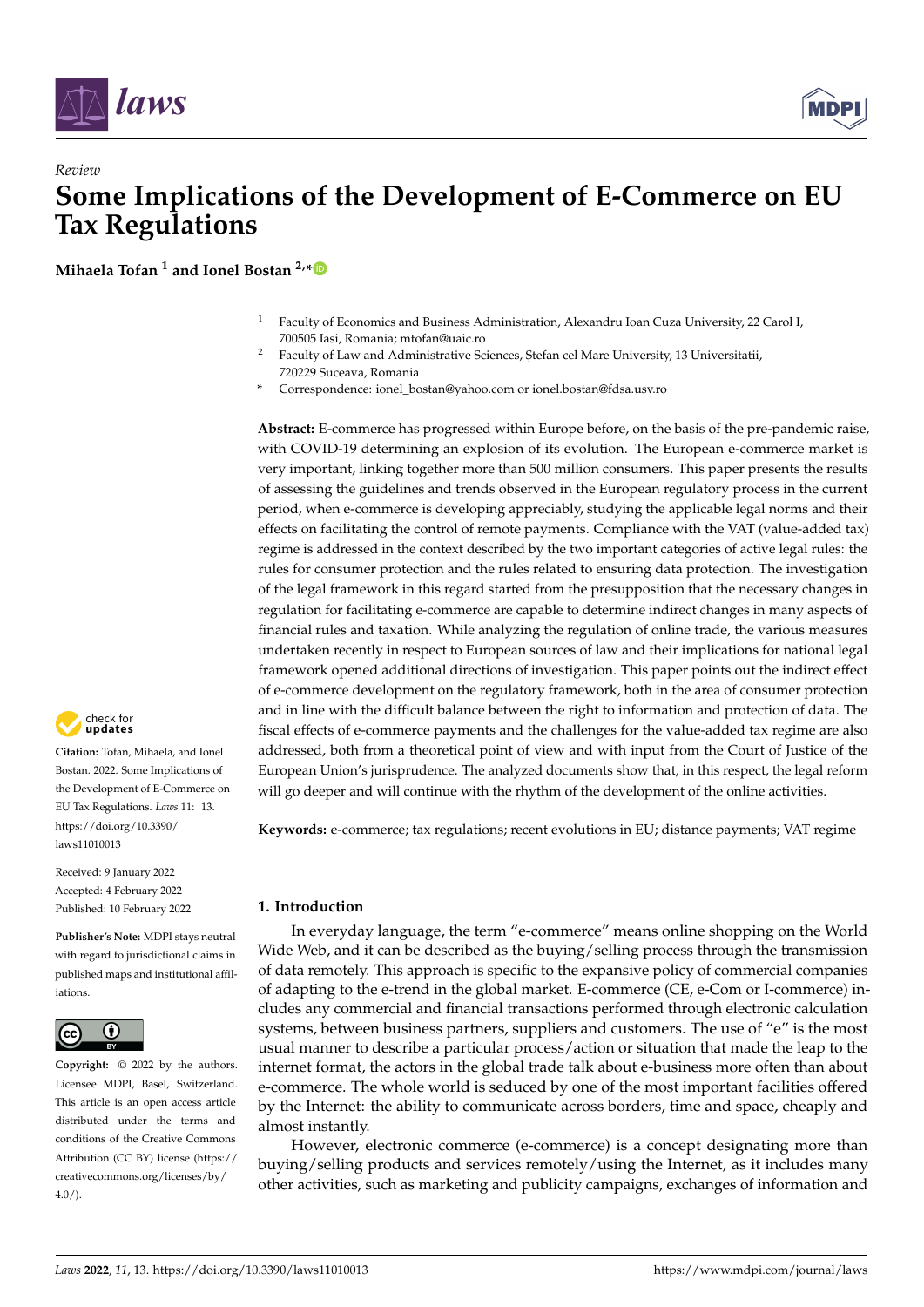negotiations among potential partners and internal processes of the companies in support of the e-commerce activities (purchase, supply, sale, employment, planning, etc.).

One more thing is important to add: e-commerce offers the biggest chance to market products worldwide, increasing the number of potential customers primarily by eliminating geographical barriers between customers and merchants (S[erbu](#page-25-0) [2004\)](#page-25-0). The creators of the Internet network, whatever their inner justifications, had the wonderful idea of creating a decentralized network by eliminating any central point whose destruction would mean the disappearance of the network. Following this goal, all networks cooperate; all are equal (Bodó [et al.](#page-22-0) [2020\)](#page-22-0). Democracy has dominated the virtual space from the beginning, thus eliminating mistakes in the real world. There are no national or regional monopolies on the Internet. Each provider is independent and dependent on others at the same time. Everyone has the interest to develop their own network as well as possible but also to interconnect [\(Cheng](#page-22-1) [2020\)](#page-22-1). Without an authority to control internet data traffic, there is solidarity and interest in maintaining global connectivity, a feature that perfectly matches with international trade, as the participants in global commerce are connected by the same appreciation for the freedom of selling and buying goods and offering services [\(OECD](#page-24-0) [1998\)](#page-24-0).

On the way to the level of organizing mankind's daily routine with the use of practically e-everything, our analysis focuses on the major impact of e-commerce on the regulatory level in general and on the useful clarification of its influence on the distance payments and value-added tax (VAT) regulation in particular. The key motivation for focusing on the implications of financial–fiscal nature is justified by the importance of correlating the financial and tax regulation with the regulation of e-commerce, the two being not only interdependent but also sharing the same fundamental goal of providing security, responsibility and consumer right protection to trade operations.

Concerning the structure of this paper, the authors have agreed on the format with many sections following the introductory part. Thus, after presenting several concepts based on the study of specialized scientific papers (literature review), we address some data/indicators related to our topic, which characterize the European space (relevant statistics for EU e-commerce). The consistency of this approach is reflected in the following parts: research design, e-commerce regulation development within the EU, e-commerce regulation development reflected on other regulatory fields, e-commerce and fiscal effects: payments and VAT regulation. We consider the final section (discussion and conclusions), according to its design, very useful for readers, the authors hope that they managed to reproduce interesting/important elements related to the approached topic.

It is the authors' opinion that the relevance of this study is more significant as the e-commerce development is analyzed starting in the year 2020, the year of the global pandemic, in the context of the estimation of the 20% increase in e-commerce volume in the total of global commerce till 2022.

#### **2. Literature Review**

From the beginning, we would like to point out that there has been a predilection in the scientific literature for the study of economic and other implications (including legal), present and future, of advances in the digital sphere and of artificial intelligence [\(Reier Forradellas and Gallastegui](#page-24-1) [2021a,](#page-24-1) [2021b,](#page-24-2) [2021c\)](#page-24-3). The appreciable development of computer interconnectivity in all segments of society has led to an increasingly obvious trend of companies to use these networks in the area of a new type of commerce, e-commerce on the Internet, to appeal to new services in addition to the old ones [\(Mansell and When](#page-24-4) [1999\)](#page-24-4). E-commerce also involves the issuing and transferring of proofs of transaction, including but not limited to documents (from contracts and orders, to images or invoices and certificates of the conformity/quality of the goods) [\(Kutz](#page-24-5) [2016\)](#page-24-5). Through the Internet, a relationship of services and exchange of goods connects the bidder and the future buyer, growing for the first input on the offer to the formal agreement and delivery or supply activity [\(Shin et al.](#page-25-1) [2019\)](#page-25-1). [Kalakota and Whinston](#page-24-6) [\(1997\)](#page-24-6) define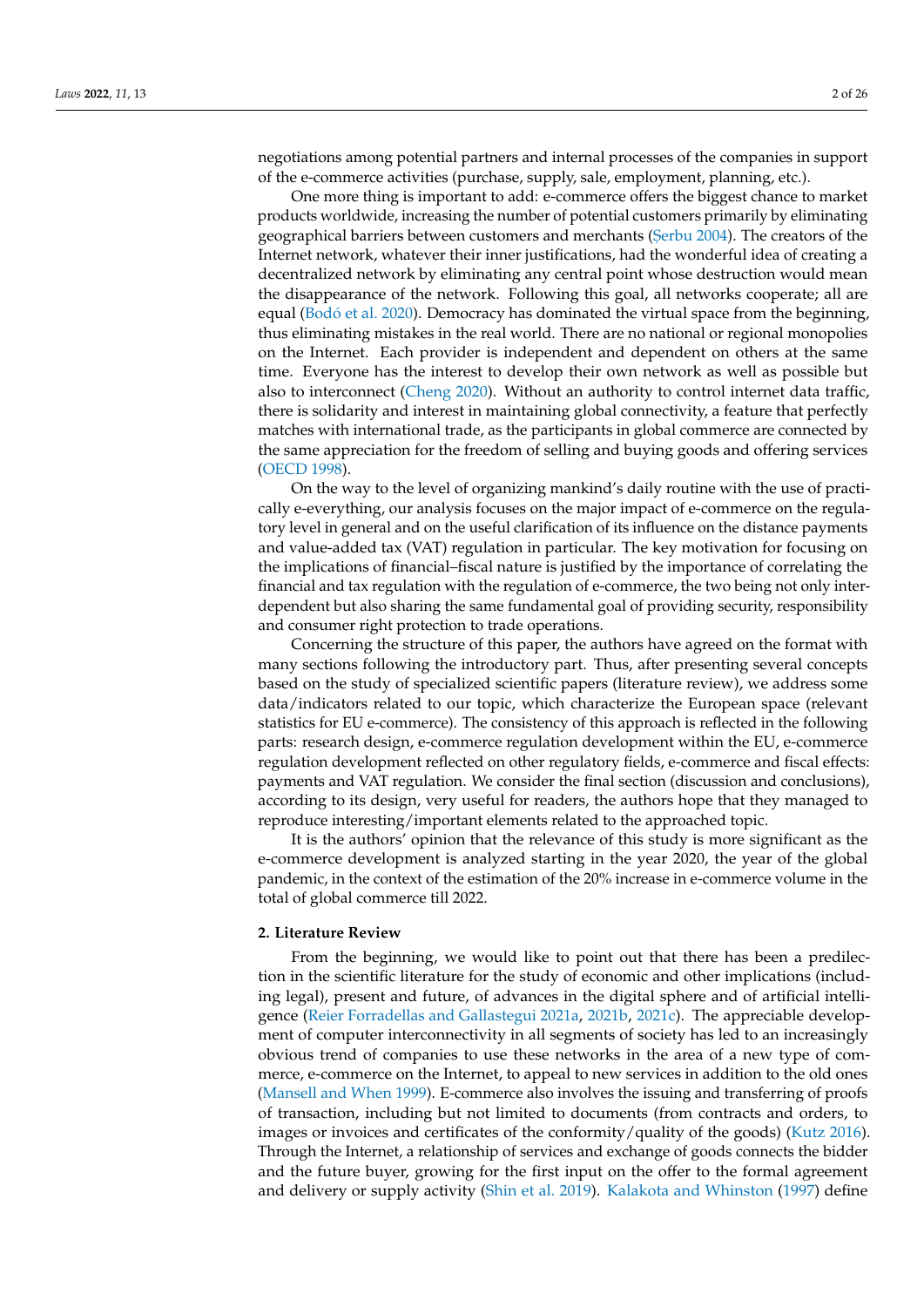e-commerce as "a modern business method that addresses the needs of companies, markets and customers by reducing costs while improving the quality of products and services and increasing the speed of delivery or delivery. Still, e-commerce cannot be treated without regard to computer networks, useful in searching for and finding the information needed to support the decision-making of both companies and consumers". According to these two authors, e-commerce involves the purchase and sale of information, products and services through computer networks, which form the so-called information highway. Another definition in the "traditional" sense of what e-commerce means is given by [Mansell and Steinmueller](#page-24-7) [\(2002\)](#page-24-7): "E-commerce means the use in value-added networks of applications such as electronic document transfer, fax communications, barcodes, file transfer and e-mail".

Kestenbaum and Straight [\(Open Learning World Com](#page-24-8) [2018\)](#page-24-8) provide another description of e-commerce, namely: "E-commerce is an integration of e-mail, electronic funds transfer, electronic data exchange and other such techniques into an all-encompassing electronic system of economic functions". [Geller](#page-23-0) [\(2000\)](#page-23-0) understands e-commerce by "the collection of tools and practices that involve the use of Internet technologies and that allow companies to create, maintain and optimize business relationships with other companies and individual consumers". [Zwass](#page-25-2) [\(1996\)](#page-25-2) refers to e-commerce as "the distribution of economic information, the maintenance of business relations and the conduct of commercial transactions through telecommunications networks". In Buyer's *Guide to Electronic Commerce*, the following definition appears: "E-commerce is the use of information technology to improve relationships between business partners" [\(Ohene-Djan](#page-24-9) [2008\)](#page-24-9). There are other ways to define e-commerce, starting from the way it is perceived by the different groups participating in this phenomenon, respectively from the perspective of users (seen as individual consumers), the business world, government institutions and information technology providers [\(Ohene-Djan](#page-24-9) [2008\)](#page-24-9).

E-commerce has been broadly defined by the OECD in the document "OECD Working Party on Indicators for the Information Society" as "the sale or purchase of goods or services through computer networks, by methods specially created for the purpose of receiving or placing orders". Goods and services, according to the OECD, are ordered through these methods, but their delivery does not necessarily have to be performed electronically [\(OECD](#page-24-10) [2011\)](#page-24-10). An online transaction can take place with the participation of companies, households, individuals, public authorities or other public or private organizations [\(OECD](#page-24-10) [2011\)](#page-24-10). At the European level, e-commerce is also defined in a manner similar to the OECD's definition as "the sale or purchase of goods or services, between businesses, households, individuals or private organizations, through electronic transactions over the internet or through other computerized communication networks (online)" [\(EUROSTAT](#page-23-1) [2021a\)](#page-23-1). At the same time, it is shown that the notion of e-commerce covers the transmission of orders for goods or services through computer networks; the payment or delivery of products can be made either online or offline.

E-commerce is not a simple individual process, but there are already many models for doing business on the Internet, which can be classified according to the number of suppliers or service providers to customers as follows: 1-to-1 (e-shop), more-to-1 (e-mall), more-tomore (e-auction) [\(Kalakota and Whinston](#page-24-6) [1997\)](#page-24-6). Thus, a service chain is established where a specific element can be dominant. The first element is the provider of products or services, the second is the Internet service provider, which can provide from the space on the web page to the possibility of integration in an email [\(Teece](#page-25-3) [2010\)](#page-25-3). Furthermore, the e-commerce industry distinguishes between several types of transactions, some assets pending others [\(Kumar and Raheja](#page-24-11) [2012;](#page-24-11) [Rouibah et al.](#page-24-12) [2015;](#page-24-12) [Reklaitis and Pilelien](#page-24-13)e [2019;](#page-24-13) [Martinez and](#page-24-14) [Esparcia](#page-24-14) [2008;](#page-24-14) [Turban et al.](#page-25-4) [2006,](#page-25-4) [2018\)](#page-25-5) (Appendix [A\)](#page-20-0).

The field of electronic commerce is a vast one, which involves a series of activities of the actors involved in its development and a suite of technologies in continuous development. [Turban et al.](#page-25-5) [\(2018\)](#page-25-5) consider that e-commerce applications form the e-business environment, respectively an environment consisting not only of selling and buying products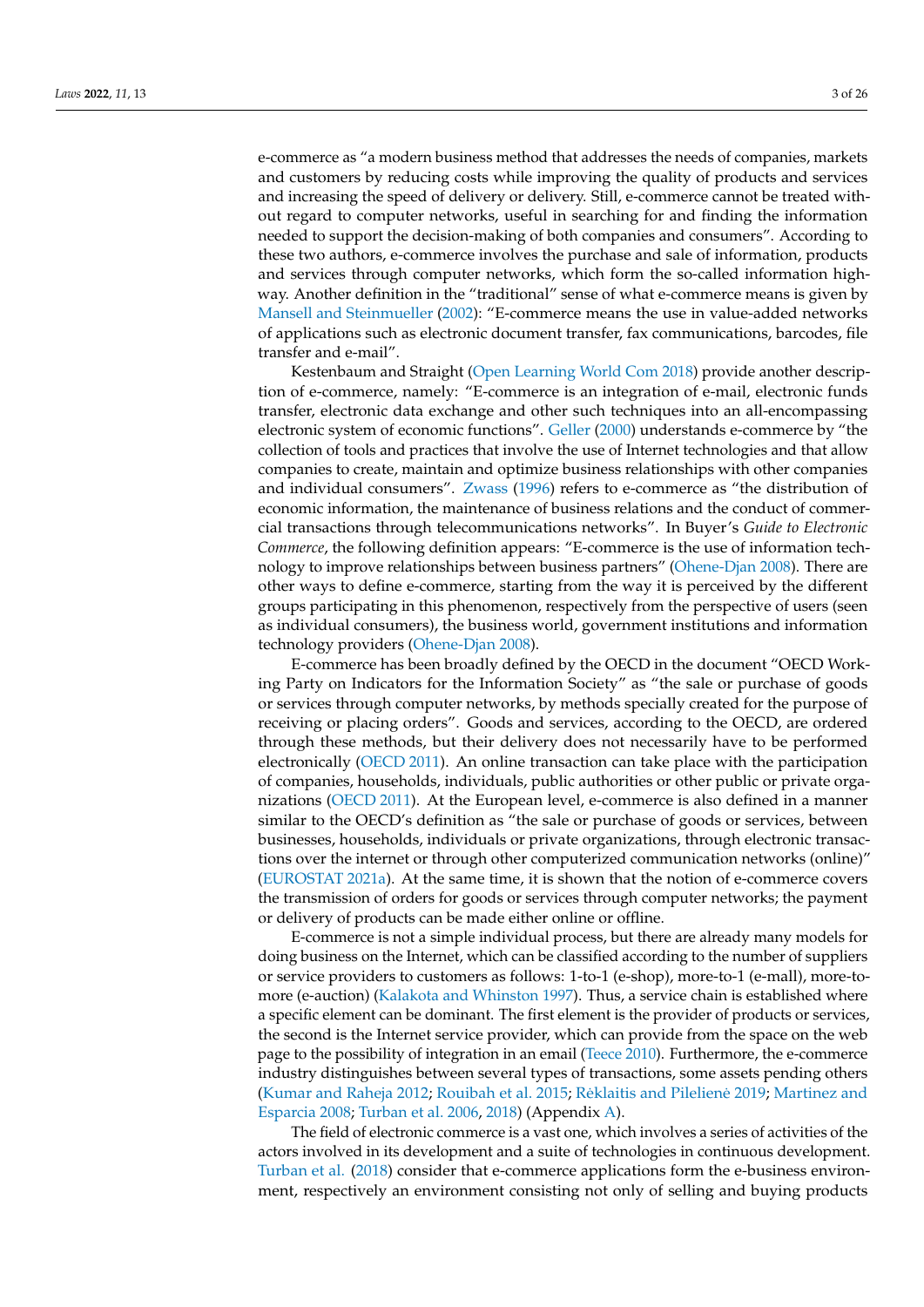online, but also any other type of business/part of the business conducted in the electronic environment—communication with customers in order to offer support, collaboration with business partners, provision of e-learning services, etc.

As expected, we have considered, while conceptualizing the draft of our paper, further aspects in connection to e-commerce, elaborated in articles signed by one of the most valuable researchers at the international level, aspects such as the economic impact of online shopping, the conduct and satisfactory reaction of the buyers when using a virtual online shopping, the conduct and satisfactory reaction of the buyers when using a virtual platform, etc., [\(Ijaz and Rhee](#page-24-15) [2018;](#page-24-15) [Hollowell et al.](#page-23-2) [2019;](#page-23-2) [Meilhan](#page-24-16) [2019;](#page-24-16) [Wagner et al.](#page-25-6) [2020;](#page-25-6) platform, etc., (Ijaz and Rhee 2018; Hollowell et al. 2019; Meilhan 2019; Wagner et al. 2020; [Ionescu](#page-24-17) [2020\)](#page-24-17) or topics as the importance and means to realize the procession of private Ionescu 2020) or topics as the importance and means to realize the procession of private data (Ră[dulescu](#page-24-18) [2018;](#page-24-18) [Zhuravleva et al.](#page-25-7) [2019;](#page-25-7) [Popescu Ljungholm](#page-24-19) [2018\)](#page-24-19). data (Rădulescu 2018; Zhuravleva et al. 2019; Popescu Ljungholm 2018).

## **3. Relevant Statistics for EU E-Commerce 3. Relevant Statistics for EU E-Commerce**

Globally, the representation of e-commerce in the overall commerce industry reached Globally, the representation of e-commerce in the overall commerce industry reached 17% during the 2020 pandemic (Oprea 2020), which is an impressive raise. Moreover, e-17% during the 2020 pandemic [\(Oprea 2020](#page-24-20)), which is an impressive raise. Moreover, ecommerce has experienced an important traipse within the EU, the COVID-19 crisis having generated an unexpected development. The explanation is in connection with the fact that many consumers have preferred to shop online, valuating the safety of the transaction for their own benefit.

It is important to consider the dimension of the e-commerce market within the EU, It is important to consider the dimension of the e-commerce market within the EU, including more than 500 million consumers and a volume of transaction of USD 602 billion. The average yearly raise rate is about  $15\%$  for the domestic commerce and more than  $25\%$ for e-commerce between different states [\(Fair](#page-23-3) [2019\)](#page-23-3). "The EU, being the second biggest in the world cross-border buyer of goods, established own e-commerce processes, rules, know-hows and ways for engagement of stakeholders" [\(EUFORDIGITAL](#page-22-2) [2020\)](#page-22-2). In this respect, the EU is in line with the current and perspective demands, the situation being revealed by the number of EU citizens with internet connection (Figure [1\)](#page-3-0):

<span id="page-3-0"></span>

**Figure 1.** Internet access of households (% of all households, 2014 and 2019[\) \(EUROSTAT 2021](#page-23-4)b). **Figure 1.** Internet access of households (% of all households, 2014 and 2019) (EUROSTAT 2021b).

According to a recent study, about 87% of European citizens (578 million in 2019) use According to a recent study, about 87% of European citizens (578 million in 2019) use the Internet, and more than two thirds of them shopped online in 2019, when the pandemic threat was not present [\(Isaac](#page-24-21) [2021\)](#page-24-21).

Moreover, big differences have been noted between the e-commerce rate in West Eu-Moreover, big differences have been noted between the e-commerce rate in West Europe (83%) and the rate in East Europe (only 36%), which points out a major development opportunity in the eastern part of the EU for all e-commerce activities. The expenses for opportunity in the eastern part of the EU for all e-commerce activities. The expenses for digital commerce business-to-consumer (B2C) are expanding each year; the volume of digital commerce business-to-consumer (B2C) are expanding each year; the volume of EUR 717 billion in 2020 representing more than 5% of the total GDP.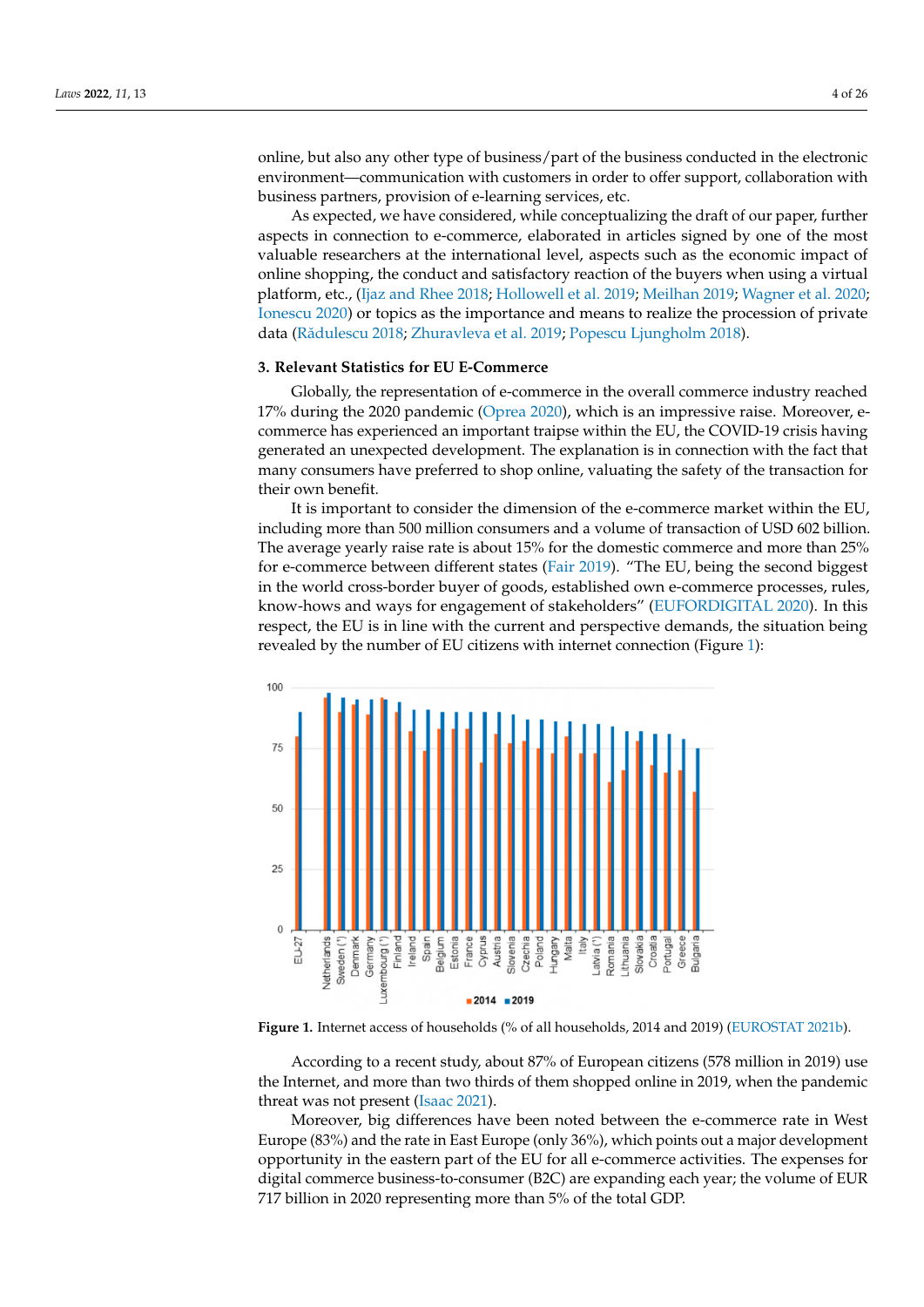It is obvious that, together with the improvement of the custom digital procedures, the security of transport, delivery and consumers safety will increase, especially in the Eastern countries of the EU, reflected in measurable indicators for the dimension of e-commerce in the EU. Moreover, in this line, it is important to underline that the COVID-19 pandemic has irreversibly changed e-commerce development internationally, most of the companies launching impressive transactions and implementing projects they did not dare to design before and managers acknowledging the future is for those who use digitalization and not the traditional commerce methods. The companies realized that they have to change their way of approaching clients in response to the new reality of e-commerce and how they invest in the digitalization of their activity [\(Oprea](#page-24-20) [2020\)](#page-24-20).

In this context, the estimation of the 20% raise in e-commerce in the overall commerce industry till 2022 seems realistic. Altogether, it means that we are in the presence of a huge "new beginning" of the e-commerce era, not only within the EU but all over the world.

#### **4. Materials and Methods**

### *4.1. Research Design*

This paper targets as key issues the regulation in force addressing e-commerce procedures and the effects of its development in various regulatory fields, including financial regulation and taxation, by analyzing the concept of e-commerce, its features and the need of adopting the appropriate rule of law to eliminate the specific risks accompanying online transactions. First, we have reviewed the relevant literature for e-commerce development and the changes in EU regulation by pointing out definitions, key concepts, advantages and disadvantages of each of the topics. Our methodological approach reflects a qualitative analysis of relevant available data in connection with the topic of e-commerce, following deductive and inductive reasoning.

We have collected some of the important opinions and research results presented in the literature, describing the particularities and mandatory features of the concept of e-commerce at the EU level and its effects on other regulatory fields. In the following step, our research uses the qualitative sequential approach, identifying empirical evidence used to ensure coherence and validation to our research design. Thus, we have addressed the secondary objectives to describe the effects of the development of the e-commerce legal framework at the EU level on the other sector of regulation. It is the result of our analyses and observance that the state of art in the field has not connected the development of the regulation on e-commerce with its effects on financial and fiscal regulation at the EU level, in general, and for the member states legal framework, in particular.

In order to further clarify the novelty of our contribution, the methodological design of the paper uses the four steps framework:

Stage I. Analysis of the e-commerce concept and the features of each component of this process: from the establishment of the company to the delivery of goods or services, including the settlement of disputes between the participants in the e-commerce operation.

Stage II. Analysis of the general normative framework of electronic commerce within the European Union but also of the ones that, by their nature, have indirect applicability in the field of electronic commerce, such as the normative framework in the field of personal data protection; the normative framework in the field of consumer protection; the normative framework in the field of copyright; the normative framework regarding the settlement of disputes and the general legal framework in the matter of postal services.

Stage III. Analysis of the influence generated by e-commerce regulation on the fiscal regulatory framework, emphasizing the challenges for distance payments and the VAT regime.

Stage IV. Analysis of the gaps in legislation and the proposal of the possible re-enforcements.

The limitations of this research are in connection with the accuracy of the emphasized challenges, as the field is very forward moving and it is completely hazardous to consider the concluding issues as actual or formulated from a perspective point of view.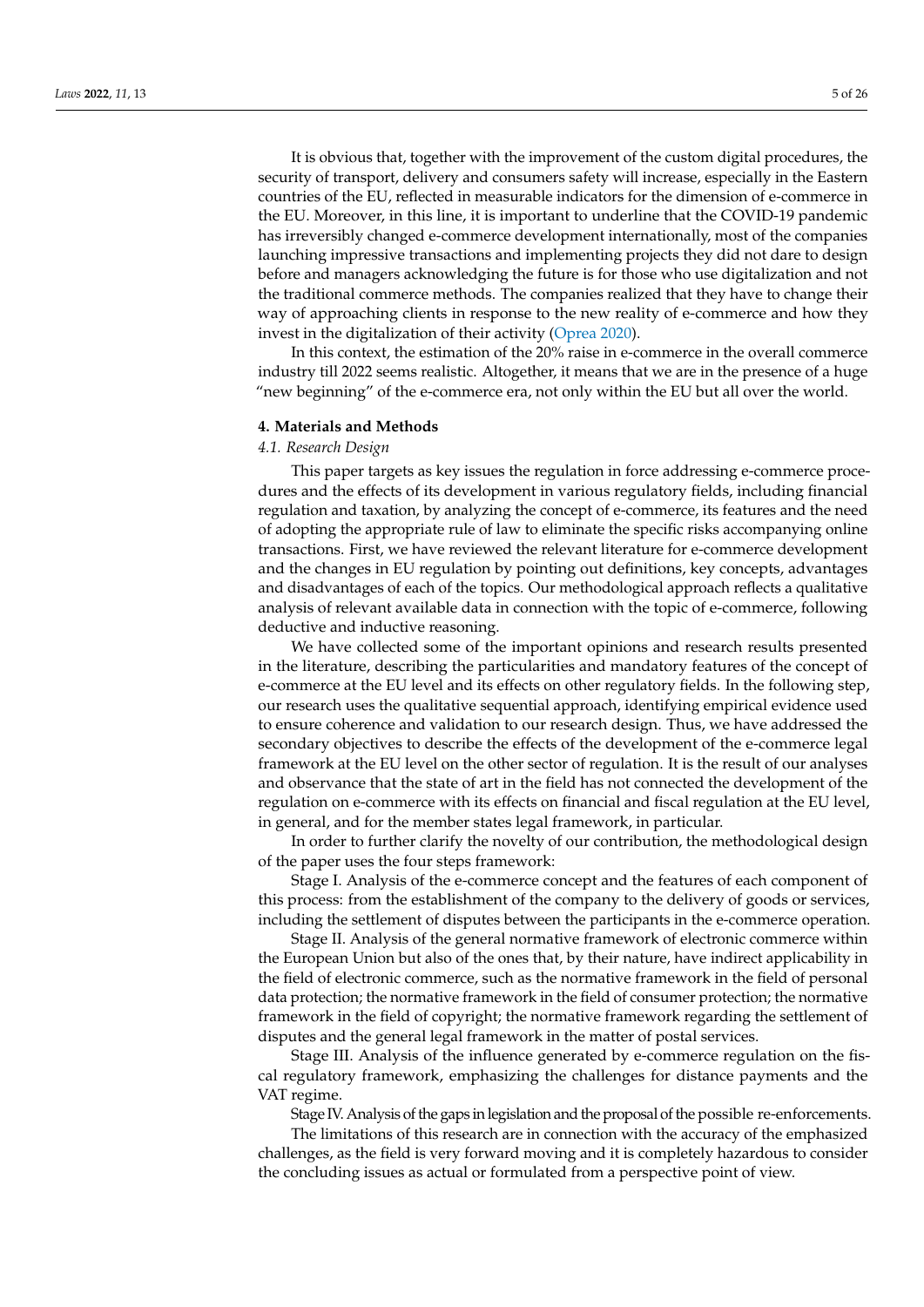## *4.2. E-Commerce Regulation Development within the EU*

The Internet, the most open and democratic communication system, is built on the idea of freedom: freedom of knowledge, information and exchange of views, making this ever-growing network perfectly suitable for the development of actual trade. The net-work providers only offer the means of communication, i.e., the infrastructure to support it, but they cannot considerably influence the flow of opinions and information in the network. Senders and addressees remain relatively anonymous, messages are encrypted and they often remain unreadable to the authorities. The Internet stretches across borders and obviously raises the issue of some form of censorship, which, when conducted in its most reasonable way, leads to the adoption of the regulatory framework that keeps its virtues and prevents the identified risks [\(European Parliament and Council](#page-23-5) [1995\)](#page-23-5).

The European Union (EU) responded to the need to regulate e-commerce by adopting Directive 2000/31/EC of the European Parliament and of the Council on certain legal aspects of information society services, in particular electronic commerce in the internal market (e-commerce directive) [\(European Parliament and Council](#page-23-6) [2000\)](#page-23-6). The document includes the definition of the information society services as those comprising a wide range of economic activities that take place online.

These activities may consist, in particular, of the sale of goods online, because activities such as the delivery of goods or the provision of offline services are not covered. Information society services are not limited to services that result in online contracts, but, to the extent that they are an economic activity, extend to services that are not remunerated by the recipients, such as online information services, commercial communications or those that provide tools for searching, accessing and retrieving data [\(European Parliament and](#page-23-7) [Council](#page-23-7) [2003a,](#page-23-7) [2003b\)](#page-23-8).

When a customer orders a product from the online store through the exclusive use of an electronically organized sales system, they conclude a distance contract. For the classification of these notions, Directive 2000/31/EC on certain legal aspects of information society services, in particular electronic commerce [\(European Parliament and Council](#page-23-6) [2000\)](#page-23-6), gives certain definitions to participants in the electronic commerce process (Table [1\)](#page-5-0).

| Order No. | <b>Definitions</b>                                        | <b>Specifications</b>                                                                                                                                                                                                                                                                                                                                                                                                                         |  |
|-----------|-----------------------------------------------------------|-----------------------------------------------------------------------------------------------------------------------------------------------------------------------------------------------------------------------------------------------------------------------------------------------------------------------------------------------------------------------------------------------------------------------------------------------|--|
| 1.        | Information society<br>service provider                   | Any natural or legal person that provides a fixed or<br>indeterminate number of persons an information<br>society service.                                                                                                                                                                                                                                                                                                                    |  |
| 2.        | Information service<br>provider established<br>in a State | A service provider having a permanent establishment in<br>the territory of a State and actually pursuing an economic<br>activity using that establishment established in the<br>territory of a State, for an indefinite period; the<br>establishment of a service provider in a State is not<br>necessarily determined by the place where the technical<br>and technological means necessary for the provision of the<br>service are located. |  |
| 3.        | Recipient of the<br>service or recipient                  | Any natural or legal person who uses, for commercial,<br>professional or other purposes, an information society<br>service, in particular for the purpose of seeking<br>information or providing access to it.                                                                                                                                                                                                                                |  |
| 4.        | Consumer                                                  | Any natural person who acts for purposes other than<br>those of his commercial or professional activity.                                                                                                                                                                                                                                                                                                                                      |  |

<span id="page-5-0"></span>**Table 1.** Definitions to participants in the electronic commerce process [\(European Parliament and](#page-23-6) [Council](#page-23-6) [2000\)](#page-23-6).

E-commerce cannot be analyzed apart from the concept of information society, which includes services referring to the transmission of information through a communications network, the provision of access to a communications network or the hosting of information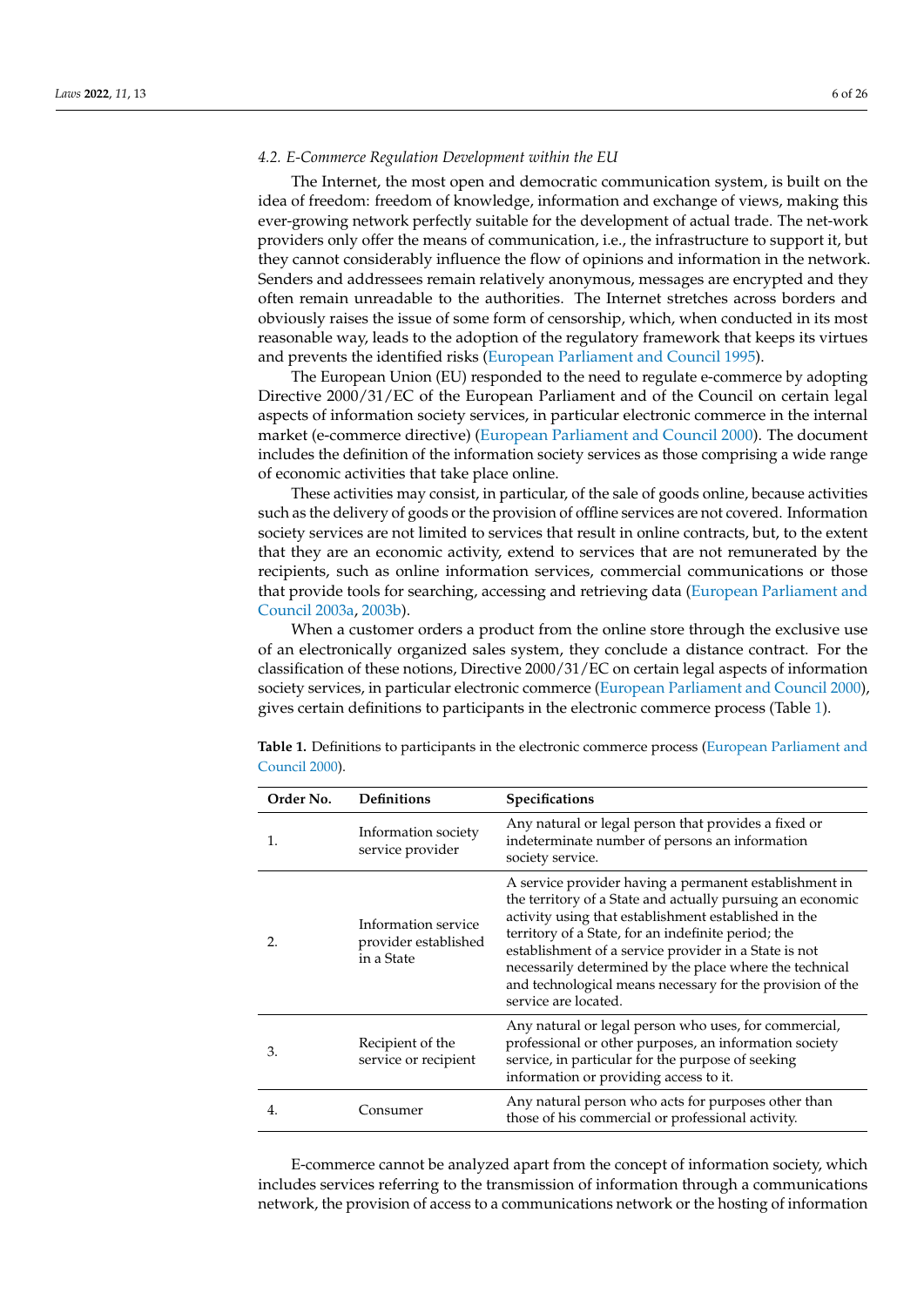which is at disposal of a certain recipient of the service. In line with this observation, television services are to be mentioned, referring to the meaning explained in Directive EEC/89/552 [\(European Parliament and Council](#page-23-7) [2003a,](#page-23-7) [2003b\)](#page-23-8).

Consequently, the broadcasting services are not under the scope of information society services, as they do not fall under the scope of the services offered on individual request. Instead, point-to-point services, such as video-on-demand or the provision of commercial communications by e-mail, are information society services. The use of electronic mail or other equivalent means of communication by natural persons acting for purposes which are not usually their commercial or professional activities; the use of such means for the conclusion of contracts between such persons included is not under the scope of the concept information society service.

The labor contract, and the rights and obligations derived from it, both for the employee and the employer, are not under the scope of the information society service. Moreover, all the operations which, in consideration of their particularities, could not be executed by remote activities nor by electronic means, such as medical examinations which require the physical evaluation of the patient, are not information society services. Still, it is important to observe that during the COVID-19 global pandemic crisis, different types of services that were considered by considering their inner core particularities outside the scope of information society are now possible using online facilities (such as education, remote medical evaluation and treatment, etc.).

According to the same Directive [\(European Parliament and Council](#page-23-5) [1995\)](#page-23-5), all European Union Member States are competent to create the framework for the development of the information society services offered within their territory, and they may control and sanction the misfunctions eventually proved to be active and relevant in this field. In addition, it should be noted that Member States may not restrict the free movement of information society services in other Member States on the basis of reasons relevant to the coordinated field.

Relevant to the field of electronic commerce is also the definition provided in Regulation (EU) no. 524/2013 of the European Parliament and of the Council on the online settlement of consumer disputes [\(European Parliament and Council](#page-23-8) [2003b\)](#page-23-8) and amending Regulation (EC) 2006/2004 and Directive 2009/22/EC (Consumer SOL Regulation). This regulation is applicable to the sale contract or to the supply of online services, when this online contract refers to the operation of selling or supplying services where the trader or his intermediary offers, through a website or other electronic means, goods or services that the consumer orders on that website or through other electronic means [\(European Parliament and Council](#page-23-9) [2013a,](#page-23-9) [2013b\)](#page-23-10).

Another relevant definition at the European level is the definition of the "distance contract", provided by Directive 2011/83/EU of the European Parliament and of the Council on consumer rights, amending Council Directive 93/13/EEC and Directive 1999/44/EC of the European Parliament and of the Council and repealing Council Directive 85/577/EEC and Directive 97/7/EC of the European Parliament and of the Council [\(European Parliament](#page-23-11) [and Council](#page-23-11) [2011\)](#page-23-11). The above regulation states that distance contract means "any contract concluded between the trader and the consumer in an organized distance sales or service system, without the simultaneous physical presence of the trader and the consumer, with the exclusive use of one or more means of distance communication, up to and including when the contract is concluded".

From this definition, it can be concluded that contracts concluded by electronic means are included in the scope of distance contracts, but there is no perfect similarity between these two concepts, distance contracts being a broader notion, which also includes the contracts concluded by means of remote communication, other than electronically. Thus, starting from the definition of this concept at the European level, it can be concluded that the cumulative fulfillment of certain conditions is essential for the qualification of a particular operation as entering the sphere of electronic commerce (Table [2\)](#page-7-0).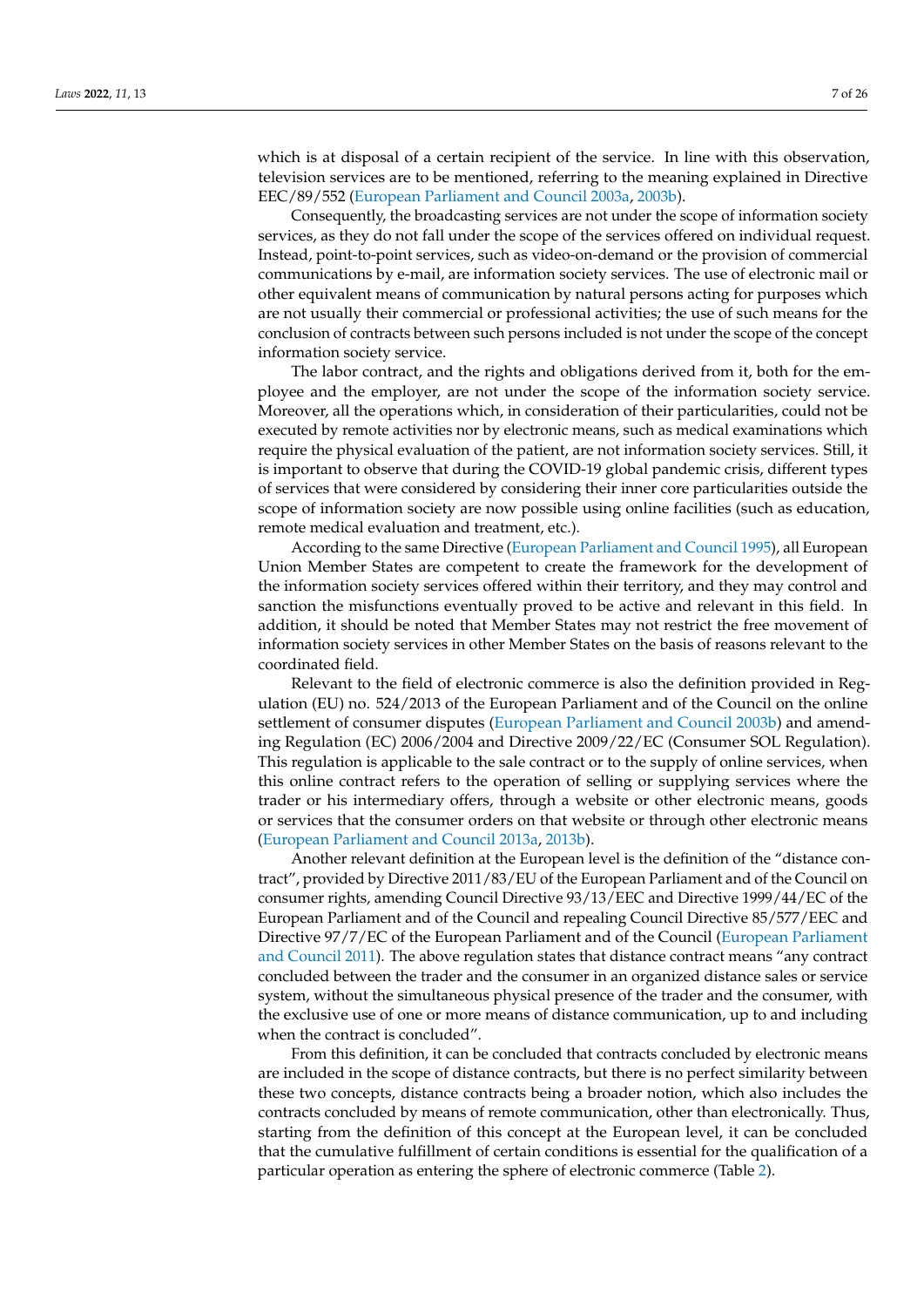| Order No. | <b>State the Conditions to Be Met</b>                                                                                                                                                                                                                                    |  |
|-----------|--------------------------------------------------------------------------------------------------------------------------------------------------------------------------------------------------------------------------------------------------------------------------|--|
|           | The operation carried out relates to the sale or purchase of goods or services.                                                                                                                                                                                          |  |
|           | The operation is carried out between enterprises, households, individuals or<br>private organizations.                                                                                                                                                                   |  |
|           | The formation of the contract should be conducted through the Internet or other<br>computerized communication networks (online), i.e., both the contracting offer<br>and the acceptance of this offer should be conducted through electronic<br>communications networks. |  |

<span id="page-7-0"></span>**Table 2.** The conditions for the qualification of an operation as entering the sphere of electronic commerce [\(European Parliament and Council](#page-23-11) [2011\)](#page-23-11).

The electronic platforms providing sets of tools and specific information environments for collaboration between enterprises, between them and external collaborators and between experts, act as a virtual enterprise towards the outside world. If the platform does not belong to a specific company, the operator must pay special attention to the status of neutrality, data protection and security of communication, in order to prevent the leakage of information of interest to the competition [\(Walther and Levine](#page-25-8) [2001\)](#page-25-8).

There is a wide list of other normative acts relevant to electronic commerce activity, while there are currently many other regulations at the European level adjacent to the field of electronic commerce. In Appendix [B,](#page-21-0) we present the most relevant normative acts together with their purpose or object of regulation, and, where appropriate, a brief presentation of the most significant provisions.

#### *4.3. E-Commerce Regulation Development Reflected on Other Regulatory Fields*

There are some particularities that out research points out while analyzing the legal framework for e-commerce. We do note the two levels of regulatory act: the European one and the regional/local/national one. As mentioned above, e-commerce is regulated at the European level mainly by Directive 2000/31/EC of the European Parliament and by the Council on certain legal aspects of information society services, in particular e-commerce in the internal market [\(European Parliament and Council](#page-23-5) [1995\)](#page-23-5). In line with the EU law, the notion of e-commerce falls into the legal category of information society services, the relationship being from part to whole. Thus, e-commerce is in fact a kind of information society service.

The act of electronic commerce is the sale of goods or the provision of services or an interposition in the circulation of goods, in order to obtain profit; the formation of the contract being validly carried out by electronic means, the previsions of the e-commerce directive influence other normative acts. Therefore, both information society service providers (i.e., traders) and their customers can be both individuals and legal entities. Although e-commerce legislation does not take into account other actors, in reality, the e-commerce act is carried out not only with the participation of the supplier and the customer, but also with the participation of a whole series of other actors that facilitate the act of commerce.

Among them, there can legitimately be mentioned public regulatory authorities, public control authorities, postal and courier service providers (offering customs clearance, sorting, transport and delivery of parcels), transport service providers, payment solution providers, support service providers (accounting, human resources, etc.), marketing and advertising service providers, security service providers, providers of technical solutions, logistics outsourcing companies, etc.

In Table [3](#page-8-0) we show the e-commerce components.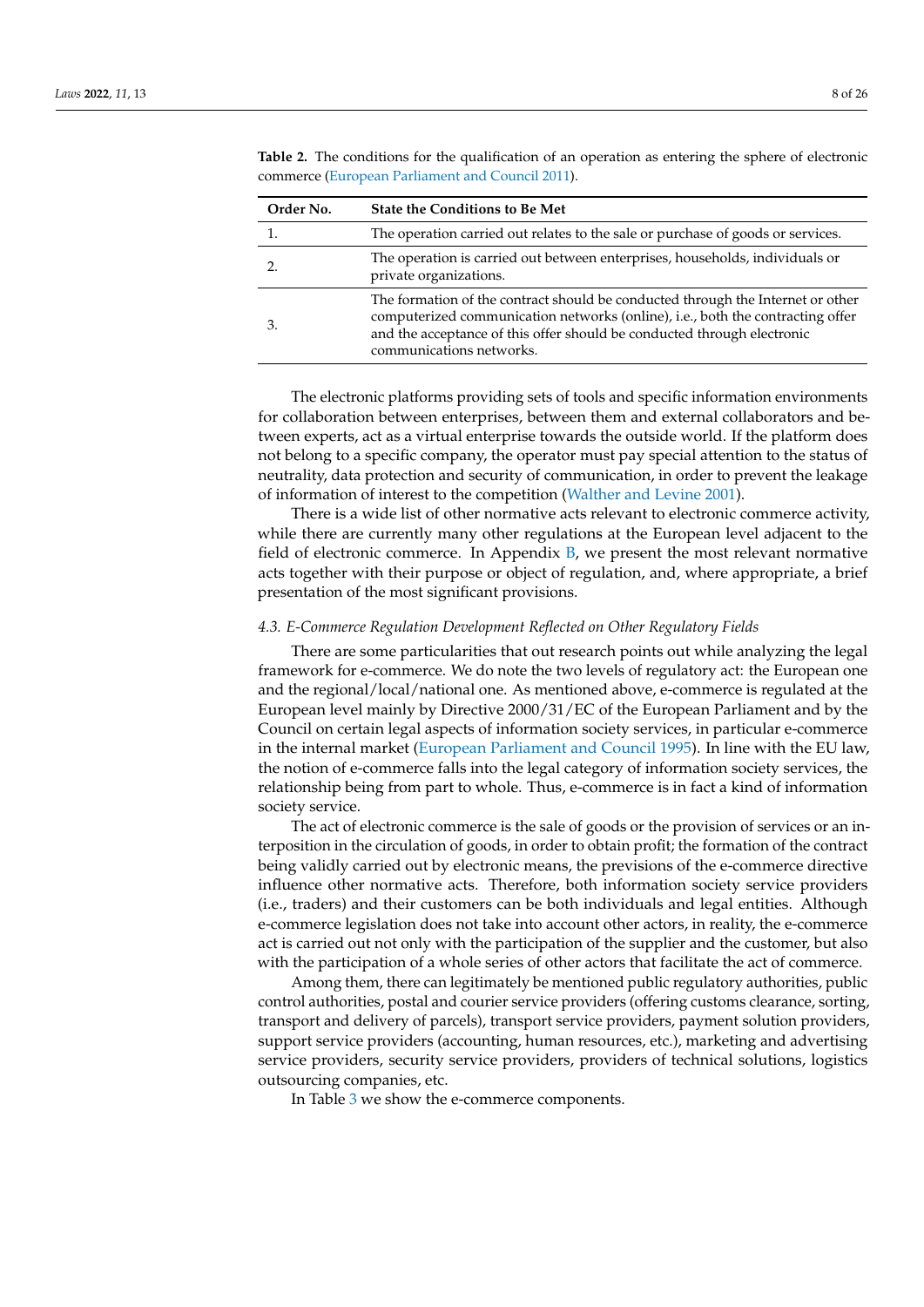| Order No. | Components      | Specifications                                                                                                                                                                                                                                                    |
|-----------|-----------------|-------------------------------------------------------------------------------------------------------------------------------------------------------------------------------------------------------------------------------------------------------------------|
| 1.        | Product/service | Tangible/intangible good or service that the consumer<br>orders from the merchant.                                                                                                                                                                                |
|           | Consumer        | This is, whether we are talking about a natural or legal<br>person, a person behind the screen of a computer, tablet or<br>phone who checks the existence of the desired product or<br>service on the merchant's website and places the order to<br>the merchant. |
| 3.        | Merchant        | This is, whether we are talking about an individual or a<br>legal entity, a person or a group of people behind a<br>computer screen, who manage the internal systems of the<br>trader in order to deliver the good or service to<br>the consumer.                 |
| 4.        | Payment systems | These are the systems used by the consumer to pay the<br>merchant the value of the good or service purchased.                                                                                                                                                     |
| 5.        | Delivery        | Service performed by the delivery service provider, which<br>ensures the transport and delivery of goods purchased<br>by consumers.                                                                                                                               |

<span id="page-8-0"></span>**Table 3.** The e-commerce components [\(Bajaj and Siau](#page-22-3) [2000\)](#page-22-3).

It is our belief that each of these components requires particular regulation, both in EU law and at the level of national regulation. The definition of "consumer" is a key element, especially in the area of regulation for consumers' protection, as the conclusion of distance contracts raises the issues of abusive contractual clauses, the guarantees of use for the products and the alternative dispute resolution between consumers and traders. However, an examination of the relevant Community legislation shows that such a definition is not consistent with EU law but is also dealt with in particular in the national law of the EU Member States.

From the perspective of Community and national law, the concept of "consumer" presents particularities, addressed not only in the Community acquis on consumer protection, but also in the relevant EU private international law doctrine, in particular in relation to the Rome I and Brussels Regulations I, both including particular pieces of regulation for consumer protection (Mańko [2013\)](#page-24-22).

The research points out that, although they are formulated in different documents, the large majority of available definitions for the concept of "consumer" in EU law use a similar pattern. The determinant feature of this definition is negative, in the sense that the precondition for inclusion in the category of "consumer" is that the data subject acts outside the scope of an undertaking. It is commonly accepted that the consumer represents a natural person, whose activity is manifested within the framework of the economic field of action (business, production, commerce or liberal profession). However, a relevant exception to this rule can be found in Directive 2015/2302 of the European Parliament and of the Council on package travel and package travel services, amending Regulation (EC) No. 882/2004, 2006/2004 and Parliament's Directive 2011/83/EU of the European Parliament and of the Council and repealing Council Directive 90/314/EEC using a broad notion of "consumer", expanding its scope in order to include companies and business travelers (buyers and users of travel services) [\(European Parliament and Council](#page-23-12) [2015a\)](#page-23-12).

At the European level, issues related to knowledge of legal obligations towards consumers, knowledge and compliance with consumer protection legislation, as well as views on product safety, consumer complaints and awareness of alternative dispute resolutions have been the subject of many studies developed by the [European Commission](#page-22-4) [\(2016a\)](#page-22-4).

Moreover, the Court of Justice of the European Union ("CJEU") was called to give the interpretation of the law when the obligation to transpose the EU law was not satisfactorily accomplished. In the case of C-421/12 Commission v. Belgium, in which the CJEU found that Belgium had infringed on the obligation to transpose Directive 2005/29/EC on unfair business-to-consumer commercial practices in the internal market by introducing legal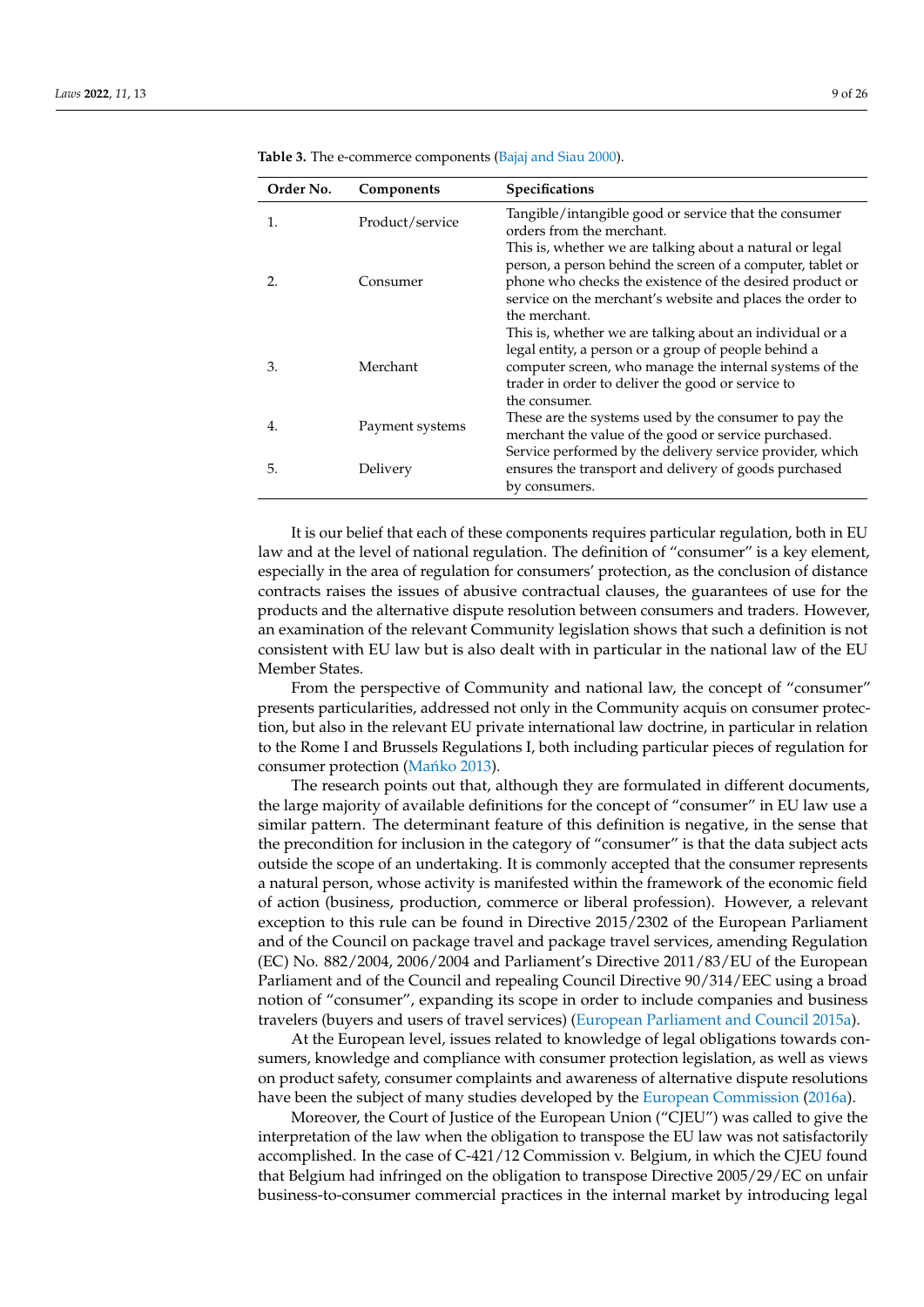provisions in national law transposing on low-priced sales [\(European Court of Justice](#page-23-13) [2014\)](#page-23-13), which involved:

- Reporting the notice of reductions in a reference price, defined by Belgian national law as the lowest price charged by the trader in the month preceding the notice of sale at a reduced price.
- Limiting the period of practice of sales at a reduced price by the trader to a minimum of 1 day and a maximum of 1 month.

In arguing its decision, the CJEU noted that Directive 2005/29/EC contains an exhaustive list of commercial practices that should be considered incorrect, a list that does not include the legal provisions of the Belgian national law on discounted sales. Finally, the CJEU established that the imposition by Member States of more restrictive national measures than those provided for in Directive 2005/29/EC constitutes a violation of the provisions of art. 4 of Directive 2005/29/EC, which provides that: Member States shall not restrict the freedom to provide services, nor shall they restrict the free movement of goods for reasons falling within the scope of this Directive [\(European Court of Justice](#page-22-5) [2010\)](#page-22-5).

Regardless of their origin, the products should respect the Union harmonization legislation applicable when they are made available on the European single market. In advance from being in the possession of the final user of a particular product or service in the EU, products from non-EU countries must successfully exit the procedure for being released for free circulation on the internal European market; all the products must be checked by the authorities responsible for border control, under the prevision of Regulation (EC) No. 765/2008. All national market surveillance authorities are entitled to conduct control missions on the products made available on the market and are empowered to organize, to ensure coordination between institutional structures at the national level and the EU level. The General Product Safety Directive also contains provisions for market surveillance, the relationship between Regulation (EC) No. 765/2008 [\(European Parliament](#page-23-14) [and Council](#page-23-14) [2008\)](#page-23-14) and that Directive is described in detail in the working document of 3 March 2010 [\(European Commission](#page-22-6) [2010a\)](#page-22-6).

In legal theory, products sold on electronic channels do not differ from those sold on traditional channels. They can take the form of tangible/intangible goods or services. As a separate category, digital goods or products can be defined as tangible and intangible goods produced by scientific or artistic research. Digital goods therefore represent that category of goods which are stored, archived, delivered and/or used in electronic format and which are delivered to the electronic consumer by email or which are downloaded from the Internet. The category of digital goods/products includes books in electronic format (e-books), music files, software, digital images, manuals in electronic format as well as any article that can be stored and archived in one or more electronic files. A product is made available on the market when it is supplied for the purpose of distribution, consumption or use on the market in the course of a commercial activity, whether in return for payment or free of charge [\(European Parliament and Council](#page-23-14) [2008\)](#page-23-14).

Another important issue in the pattern of organizing e-commerce is the institutional infrastructure created for efficient market surveillance, aiming to ensure that products comply with applicable requirements, thus providing a high level of protection of public interest, in response to the need to protect general health and safety, consumer protection and the free movement of products. Obviously, in this context, the issue of environmental protection is also taken into account [\(Bostan et al.](#page-22-7) [2009;](#page-22-7) [Bostan](#page-22-8) [2016\)](#page-22-8).

Market surveillance ensures that citizens have an equivalent level of protection throughout the single market, regardless of the origin of the product, and it is important for the interests of economic operators, as it helps eliminate unfair competition [\(European](#page-22-9) [Commission](#page-22-9) [2016b\)](#page-22-9). It is our opinion that the existence of harmonized rules on digital products would reduce costs for traders and encourage them to expand across borders, as they would no longer have to deal with differences in each EU country's regulation when they want to expand the territorial area of their sales operations. Still, as far as digital goods are concerned, there are no EU-wide applicable rules for inappropriate digital content.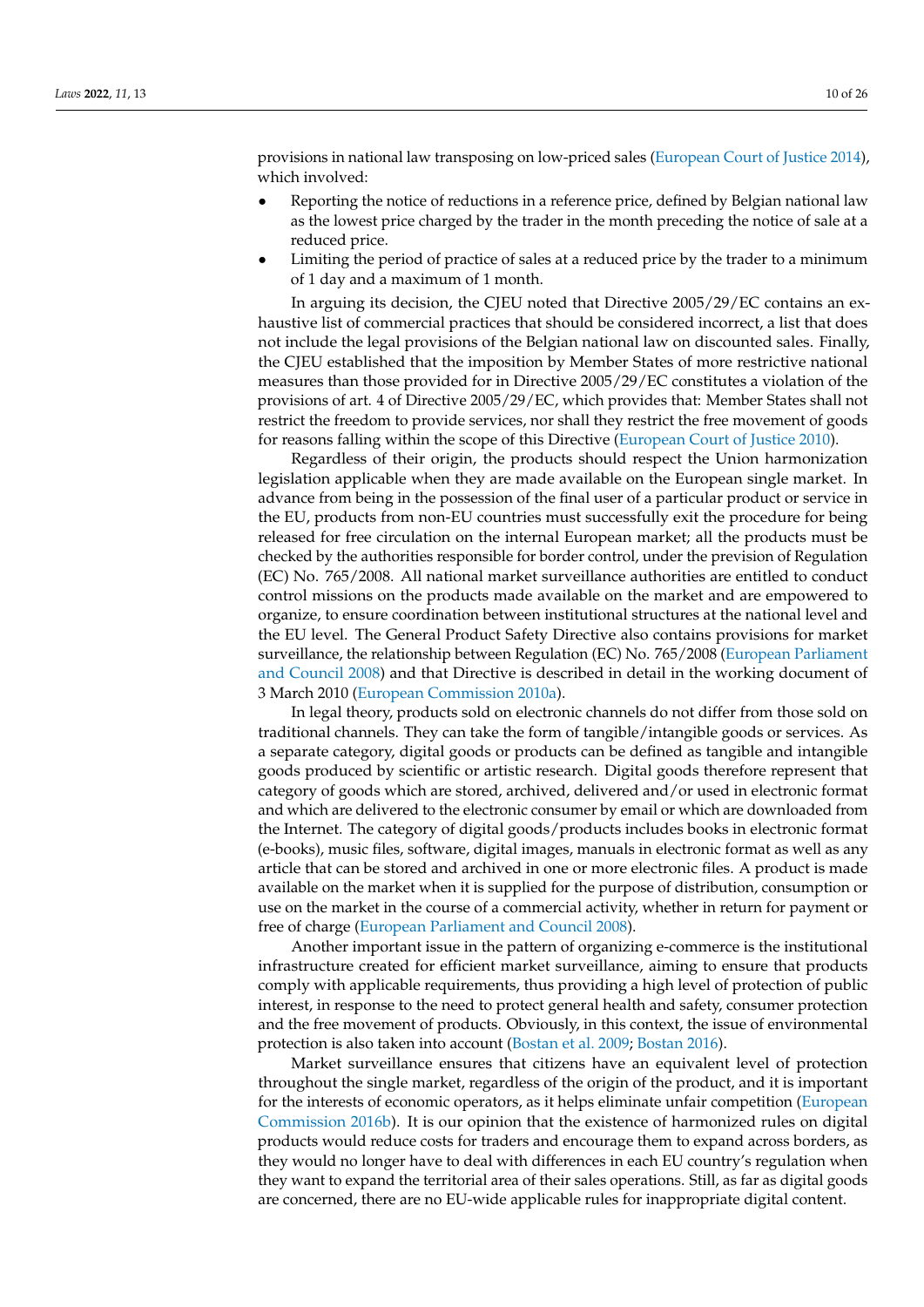The consumers' need to know what to expect when buying digital content online and that they have specific rights in case of prejudice was considered when formulating the Proposal for a Directive of the European Parliament and of the Council on certain aspects of contracts for the supply of digital content; establishing harmonized rules for the marketing of digital goods and the bodies supervising those rules is being debated at the EU level. The directive does not include specific previsions for e-commerce in particular but for different categories of economic operators, while it describes the various important types of activities, the proposal addresses the security/safety requirements and conformity to the internal marketed products standards.

The Directive defines specific e-commerce concepts, i.e.,:

- 1. "Simple transmission activities", which include the transmission of information provided by the beneficiary of the service or the provision of access to a communications network (e.g., internet service providers);
- 2. "Caching activities", which include the transmission of information in a more efficient manner, e.g., duplicating a database that copies the contents of the original server to ensure global coverage.

Service providers acting as intermediary when carrying out the above described activities are entitled to an exemption of liability for damages or criminal penalties related to the content provided by third parties using their networks. Still, the disclaimer is not complete. With regard to storage activities that are important for security/safety and compliance of products, the exemption shall apply only when the following conditions are met:

- 1. The service provider is not informed about the illicit nature of the hosted information;
- 2. When the service provider is informed of the illegal content of the information (for example, by a notification that is "sufficiently precise and duly justified"), he/she acts promptly to remove or block access.

In accordance with Article 15 of the Electronic Commerce Directive, Member States are not allowed to impose on such providers any general obligation to monitor content, nor to establish the general obligation to actively seek facts or circumstances which indicate that the activities are unlawful. This means that national authorities cannot impose a general obligation on intermediaries to actively monitor all their internet traffic and to look for elements that indicate illicit activities, such as unsafe products. Not only the regulatory framework at the EU level was influenced by the development of the e-commerce, but also the jurisprudence had to give an interpretation of the legislation in force, solving particular disputes in this area. In case C-324/09, L'Oréal v. eBay, the [European Court of Justice](#page-22-10) [\(2011\)](#page-22-10) clarified that the relevant question regarding the conditions necessary for an exemption of liability was whether eBay was aware of facts or circumstances which showed that the illicit activity was obvious (see points 120–123). If they do not meet these criteria, they cannot be exempted and can therefore be held responsible for the content they host.

However, the regulation analyses carried out prove that the prohibition on general monitoring does not restrict the right of public authorities to establish specific monitoring requirements, and it is our belief that the scope of these provisions needs to be defined. As an example of a separate domain, but with some similarities, it is the role of the courts of law to establish when service providers should take the appropriate measures that certain websites, which contain copyrighted or counterfeit content, are blocked for users in the domain by a given Member State.

In real activity management, the national authorities are able to monitor storage and hosting service providers that, consequently of the notification on the illegal activity, remove or block that content, which means that EU consumers are prohibited from accessing the unsafe or non-compliant products through their services. Yet, domestic market surveillance authorities are obliged to organize their activities in accordance with the relevant provisions of Regulation (EC) No. 882/2004 and No. 765/2008 and on the specific Union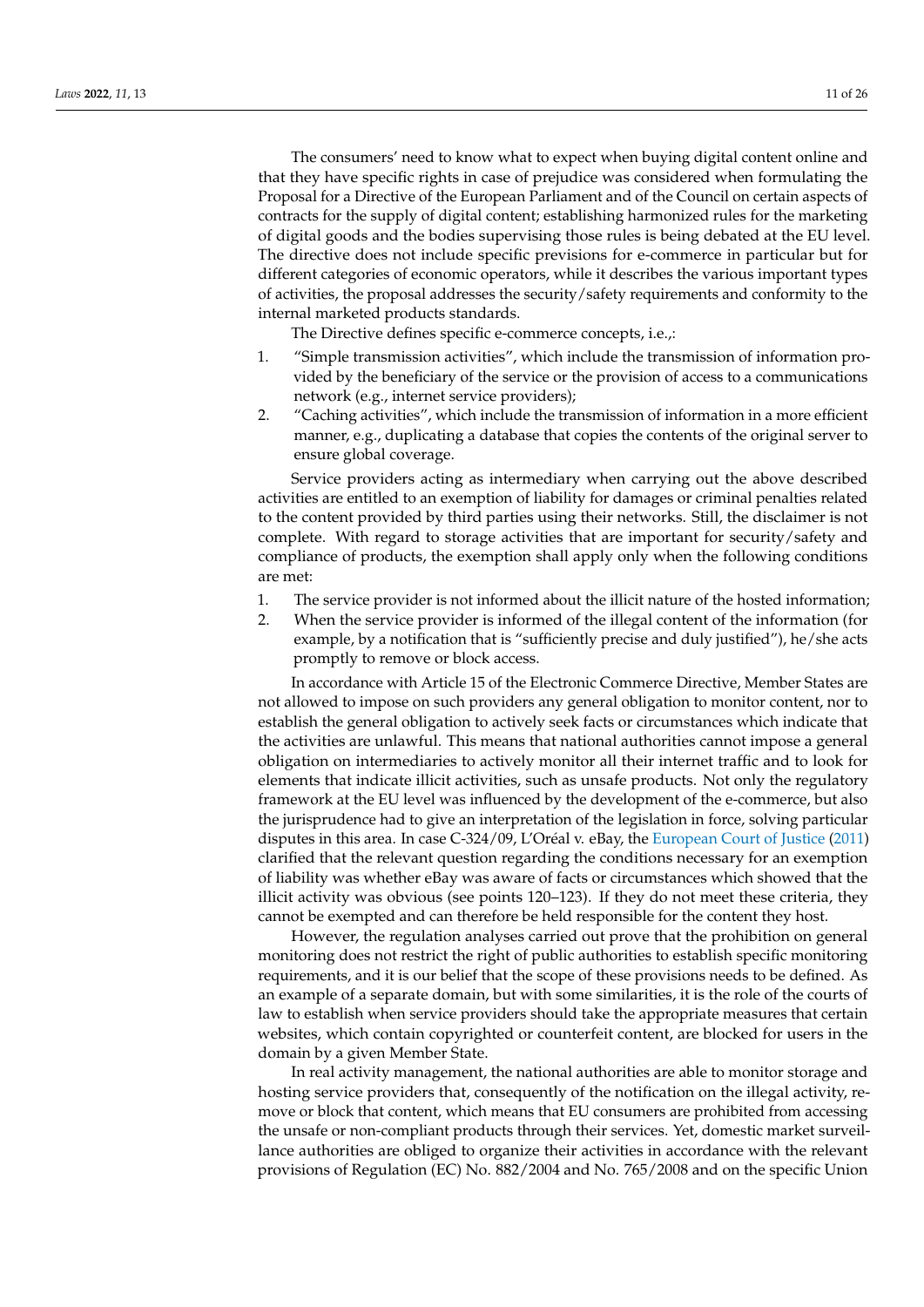harmonization legislation and therefore, they must monitor, first and with the most efficient methods, responsible economic operators.

Each member state's market surveillance authorities are challenged to use the most suitable measures, designed on a case-by-case basis and in accordance with the requirements of the principle of proportionality, considering the specific level of risk, the identity of the economic operator, the degree of safety threat, whether measures have been already taken against a particular product, etc. The notion of "content" describes the online product offering (for instance, a photo or a descriptive text) while the notion of "illicit activity" refers to activities under the scope of the criminal and/or administrative law. The directive seeks to strike a balance between all the interests at stake. The legal basis for the notification and obligation of storage service providers to remove or block access to illegal content is contained in the national transposition of the E-Commerce Directive [\(European](#page-22-9) [Commission](#page-22-9) [2016b\)](#page-22-9).

The manufacturer's definition comprises two conditions to be respected simultaneously: the person should make a product (or have it made by others) and should make it available on the specific market of the product, using his name or trademark. Therefore, if the product is available on the market using the name or brand of another person, the latter is the actual manufacturer. To this end, the economic agent who makes the product available on the market using his name or trademark shall automatically become a manufacturer. Consequently, he assumes full liability for issuing the conformity certificate (regarding both design and production of the good), even if this procedure was actually accomplished before by a third party.

In addition, he must possess all the documents and certificates to prove the conformity of the product, whereas they were issued in his name or in the name of a third party. European legislation does not require the manufacturer to be established in the European Union. Therefore, when a product is placed on the European market, the responsibilities of the producer are the same, whether it is established outside the European Union or in a Member State. It is important to note that any person who delivers products within the European internal market has to assume the role of the producer, even if the goods are actually produced in a third country or the product is neither designed nor manufactured for the Union market. The importer who has the online environment as his sales channel has the same obligations as the importer who sells the products in the traditional way. A distributor is a natural or legal person, other than the manufacturer or the importer, who is part of the supply chain and who makes a product available on the market. A distributor purchases products for subsequent distribution from a manufacturer, importer or other distributor.

Under Directive 2001/31/EC, Member States should not impose on providers a general obligation to monitor the information they transmit or store when providing hosting services, nor the general obligation to actively seek facts or information circumstances which show that the activities are illegal [\(European Parliament and Council](#page-23-5) [1995\)](#page-23-5). However, Member States may impose an obligation on information society service providers to inform immediately the public authorities empowered for monitoring the security/safety of the market of any unlawful activities by the beneficiary of their services or of alleged unlawful information which they would provide, or the obligation to disclose to the authorities competent, at their request, information to identify the recipients of the services with which they have concluded a storage-hosting agreement.

The e-commerce Directive [\(European Parliament and Council](#page-23-5) [1995\)](#page-23-5) states the principle that internet service providers should not be responsible for the content they use, make available or store, in all the situations when they act in a strictly passive manner which has been supportive for facilitating the access to the Internet in Europe. Simultaneously, in all the cases in which illegal content is spotted out, regardless of the fact that it is related to illegal activities such as terrorism/child pornography or information that infringes on the property rights of others (e.g., copyright), the intermediary information providers are obliged to use any effective methods to make it unavailable/to eliminate it.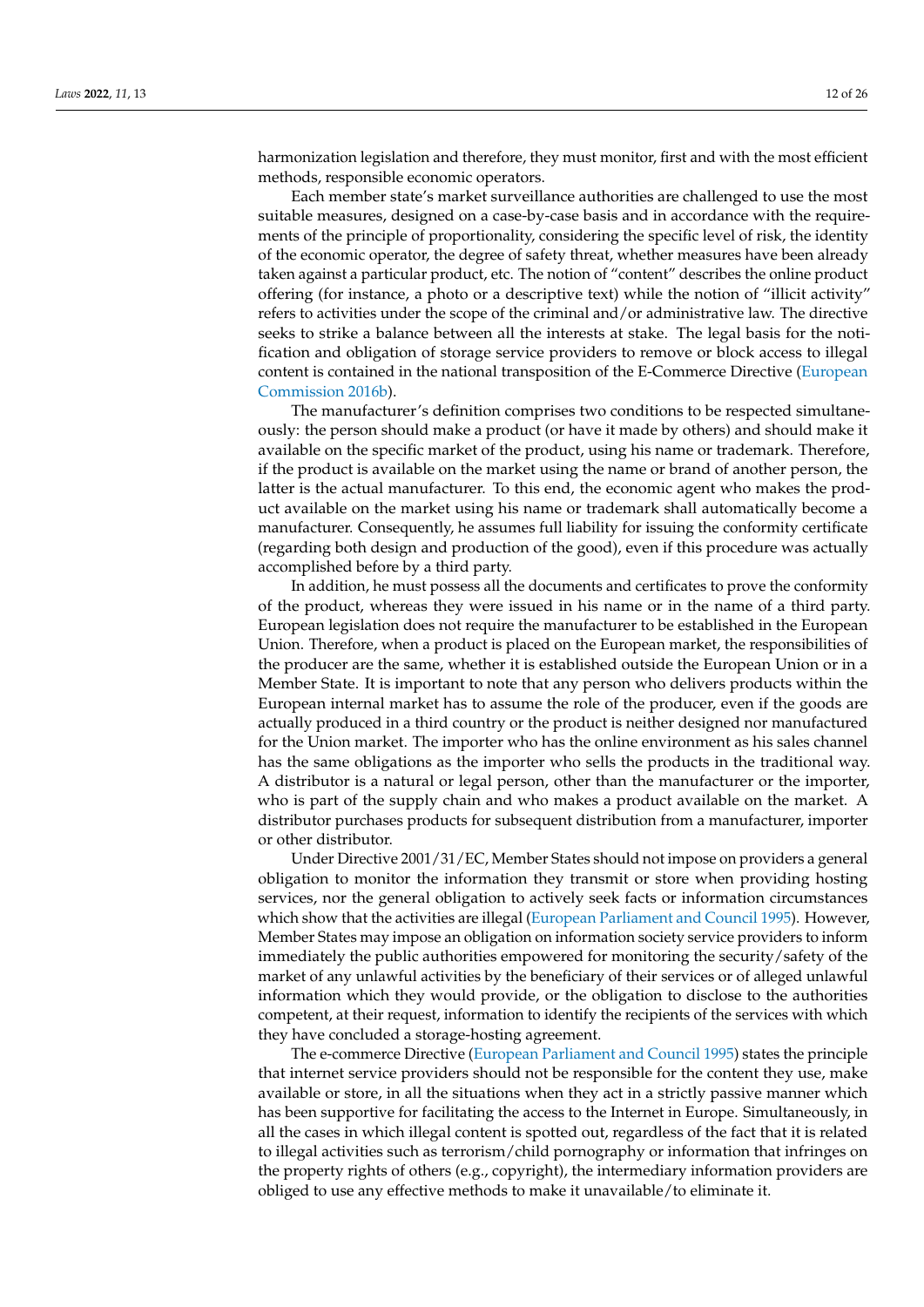At present, blocking access to or deleting illegal content by hosting providers might be slow and complicated, with legal factual content risks being mistakenly removed. The Digital Single Market Strategy for Europe shows that 52.7% of stakeholders declare that measures taken against the use of illegal content are often ineffective and lacking in transparency. The gaps among national regulation and practices can hinder compliance, which has a bad influence on the efficiency of the fight against online crime and lowers the general public trust in using the online environment. The digital content available on the Internet increases continuously, so the current provisions are likely to be constantly tested.

Thus, it is not always easy to define the limits of the actions that intermediaries can take in relation to the content they transmit, store or host, without losing the protection created while benefiting from the liability derogations established in the Electronic Commerce Directive. When the seller sends a request for authorization to the buyer, it includes the payment instructions received from the buyer and the summary of the order information [\(European Commission](#page-22-11) [2006,](#page-22-11) [2010b\)](#page-22-12). The purchaser uses the summary received from the seller and calculates the summary of payment instructions to verify the double signature [\(Cunningham](#page-22-13) [2001\)](#page-22-13). The e-commerce regulation has affected the regulation concerning the right to be informed [\(Birkinshaw](#page-22-14) [2006;](#page-22-14) [European](#page-22-9) [Commission](#page-22-9) [2016b\)](#page-22-9) and, in opposition, the protection of data [\(European Commission](#page-22-11) [2006;](#page-22-11) [European Parliament and Council](#page-23-5) [1995,](#page-23-5) [1996\)](#page-23-15).

In line with the right to have access to certain information, in accordance with art. 5 of Directive 2000/31/EC on electronic commerce [\(European Parliament and Council](#page-23-5) [1995\)](#page-23-5), the person managing activities within the scope of e-commerce (e.g., online store) must enable easy, direct and permanent access for recipients of the provided service and public authorities with prerogatives in the field, at least on the following aspects: the identity of the service provider; the geographical address used by the service provider as his permanent establishment; the contact details, including the e-mail address provided for directly and effectively contacting them; the registration location of the service provider and the particular trade register or similar public register; the registration number or equivalent means of identification from that register; if his specific activity is subject to an authorization scheme, the contact details of the relevant supervisory authority should also be provided.

Starting 25 May 2018, when the General Data Protection Regulation entered into force within the EU, all companies operating on the internal market became subject to the same set of data protection rules, wherever they are based. In this context, online merchants are obliged to inform customers in advance about the processing of personal data. At the request of the person concerned, the trader is obliged to inform if there are personal data used and processed, related to him and, if so, what is their purpose, what are the categories of data processed and who are the recipients of the data [\(European Parliament and Council](#page-23-16) [2016\)](#page-23-16).

If the person in question requests the application of the right of deletion or the right to be forgotten, then the online store has the obligation to do so. In the event of a privacy incident, the online store is required to report to the supervisory authority within 72 h of receiving this information, as well as to keep a record of privacy incidents. If the incident poses a high risk to the rights and freedoms of the individual concerned, the data controller shall inform that individual without delay. It is also necessary to insert the access path (link) to the SOL platform—Online Dispute Resolution, on the first page of the site. This obligation is incidental from 15 February 2016 for all online commerce sites, in accordance with the provisions of Regulation (EU) No. 524/2013 on the online resolution of consumer disputes [\(European Parliament and Council](#page-23-9) [2013a\)](#page-23-9).

Our analysis also takes into account the proposal for a Directive of the European Parliament and of the Council on certain aspects of online sales contracts and other types of distance selling of goods, an act relevant to B2C e-commerce [\(European Commission](#page-22-15) [2011\)](#page-22-15). Among the main obligations set out in the proposal for a directive, there are: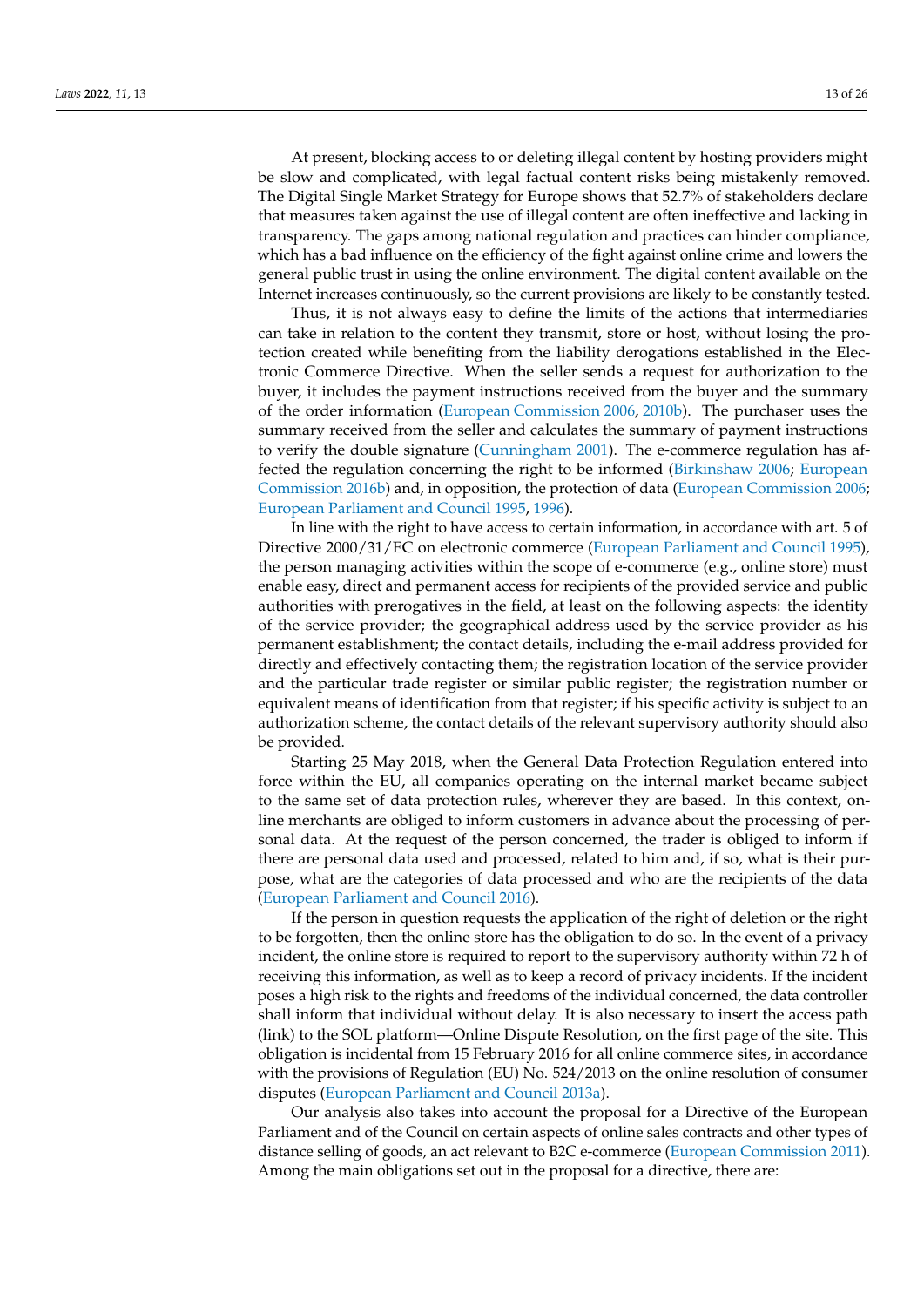- The seller's obligation to ensure that the goods respect quantity, quality and the description provided in the contract, which means that if the seller presents a sample or model to the consumer, the goods possess the quality of the sample or model and correspond to his description; the goods correspond to the special purpose for which the consumer requests them, which the consumer brought to the seller's notice at the conclusion of the contract and which the seller accepted; the goods have the qualities and operating capacities indicated in any precontractual declaration, an integral part of the contract.
- The obligation of the seller to make available to the consumer a guarantee certificate on a durable medium and written in a simple and intelligible language.

This certificate must contain a clear statement of consumer rights, as set out in the proposal for a directive, a precise declaration that consumers rights are not diminished by the commercial guarantee and the conditions of the commercial guarantee which go beyond the consumer's legal rights, information on the guarantee period, possibility to use a transfer of the liability, territorial area of applicability and existence of any cost that the consumer may be subject to. In order to use the commercial guarantee, the identification credentials of the person insuring the guarantee and, in the case of a third party, other than the guarantor, the person to whom the consumer should address a complaint and the procedure by which the complaint is to be addressed.

As shown above, this proposal for a directive introduces a number of rights and obligations for participants in e-commerce and the right time for better organization of e-commerce activity. Although the Proposal for a Directive of the European Parliament and of the Council on certain aspects of digital content supply contracts does not directly concern the field of electronic commerce, given its regulatory specificity, we consider that this normative act will have a significant impact in this area, particularly in the field of B2C e-commerce, because most of the contracts belong to the e-commerce sphere. Thus, the proposal in question sets out certain requirements regarding contracts for the supply of digital content to consumers, in particular the rules on the compliance of digital content with the contract, remedial action in case of noncompliance and how to exercise such remedial measures and obtain the termination of such contracts.

This proposal for a directive introduces a number of concepts, such as digital content (Table [4\)](#page-13-0) and digital environment.

| Order No. | <b>Significant Elements</b>                                                                                                                                |
|-----------|------------------------------------------------------------------------------------------------------------------------------------------------------------|
|           | Data produced and provided in digital format, e.g., video, audio, applications,<br>digital games and any other software                                    |
|           | A service that allows the creation, processing or storage of data in digital format,<br>where this data is provided by the consumer                        |
| 3.        | A service that allows the exchange of digitally informed data, which are offered<br>by other users of the service and any other interaction with this data |

<span id="page-13-0"></span>**Table 4.** Digital content [\(European Commission](#page-22-15) [2011\)](#page-22-15).

The digital environment, when defined as including hardware equipment, digital content and any network connection, is under the control of the user. It is specified that the directive in question would apply to all contracts in which a provider offers digital content to a consumer or undertakes to do so, and in return the consumer pays a price or actively offers a non-pecuniary consideration, including any type of data.

At the same time, the provisions of this proposal for a directive regulate a number of requirements regarding the conformity of digital content, as well as the conditions of supplier liability. In this regard, it is shown that the supplier will be responsible for:

- (a) Any non-provision of digital content requirements;
- (b) Any non-compliance existing at the time when the content is provided digitally;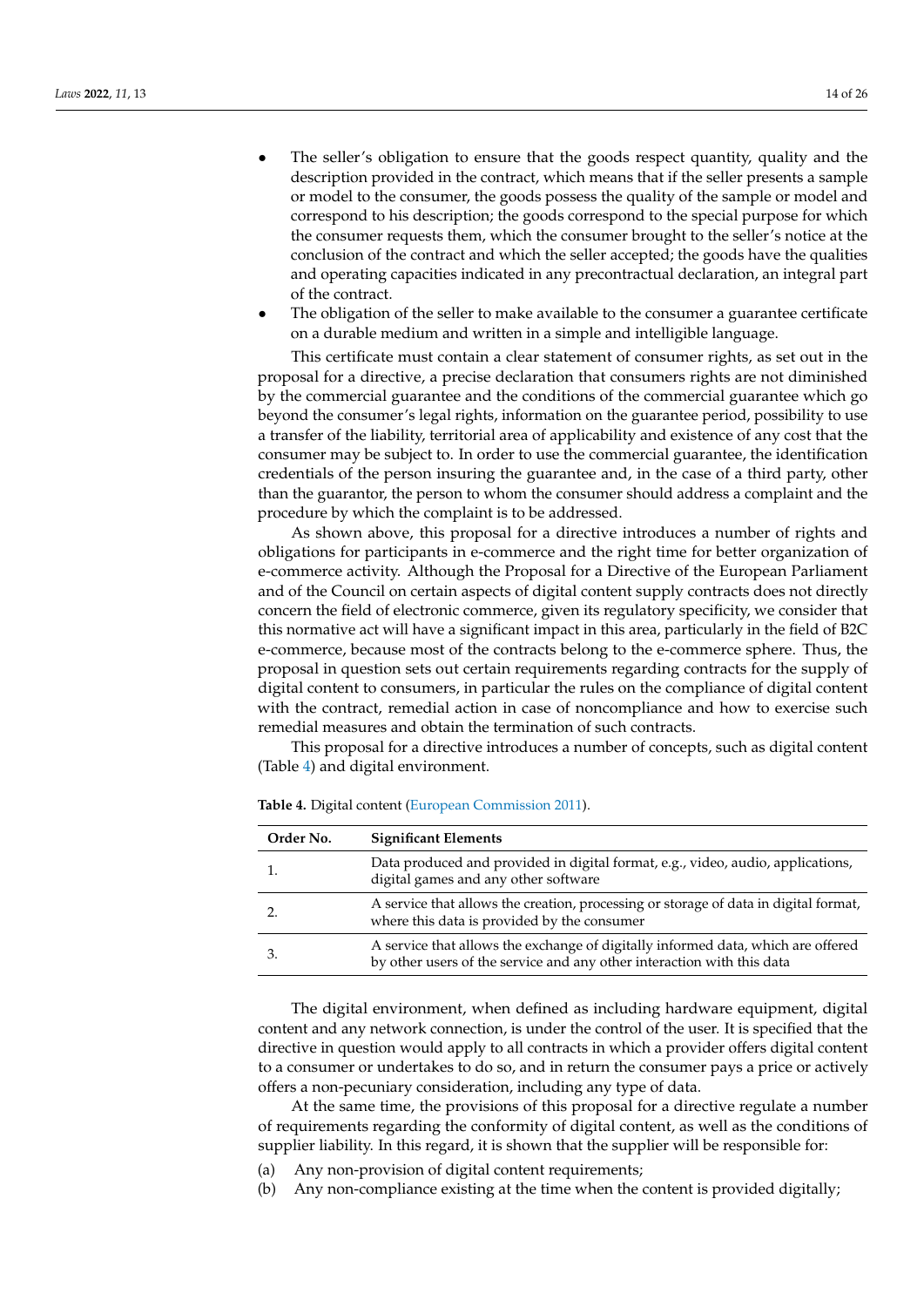(c) If, according to the contractual provisions, the digital content is provided during a period of time, for any non-compliance that occurs during that period.

The remedial measures provided in the content of this normative act are different depending on the conditions under which the supplier's liability arises.

#### *4.4. E-Commerce and Fiscal Effects: Payments and VAT Regulation*

As a component of the e-commerce process, the payment of products ordered by the consumer generate effects on VAT payments. The EU has established common rules for payments by adopting legislation on payment services, throughout the European Economic Area, including all electronic and cashless payments. The regulation includes specific rules on the information that service providers for the payment option should make available to the consumers and on the rights and obligations related to the use of payment services.

In accordance with art. 5 of Directive 2000/31/EC on electronic commerce [\(European](#page-23-5) [Parliament and Council](#page-23-5) [1995\)](#page-23-5), the person managing e-commerce activity where the supplier carries out operations under the scope of VAT must inform about the VAT number, respectively the number of identification referred to in Article 22 (1) of the Sixth Council Directive 77/388/EEC on the harmonization of the laws of the Member States relating to turnover taxes—Common system of value-added tax. This number is also important in connection to the payment of e-commerce transactions.

When the recipient of the services launches the order by electronic means, the trader must apply the following principles:

- The trader must confirm receipt of the order without undue delay and by electronic means;
- The order and the confirmation of receipt are considered received when the parties to whom they are addressed can have access to them.

In accordance with the general requirements of the single European market and in line with the specific provisions of the Regulation (EU) 2017/1128 on the portability of online content services throughout the EU [\(European Parliament and Council](#page-23-17) [2017a\)](#page-23-17), the online content service provider must allow its visiting subscribers in another EU country to access its available service in the same way as in their country of residence. If there is a fee, it should respect the non-discrimination principle [\(European Parliament and Council](#page-23-18) [2001\)](#page-23-18). The EU adopted a second Payment Services Directive in 2015 (PSD 2), in order to enhance the existing regulation and to expand its scope to the new types of digital payment services and to simplify and make more secure the use of Internet payment services. Indirect objectives were addressed too, such as better protection for the consumers against fraudulent operation and abusive trade and payment, but also to strengthen consumers trust [\(European Parliament and Council](#page-23-19) [2015b\)](#page-23-19).

An electronic payment system is the entire process by which a customer chooses the desired products or service and the online merchant accepts card payments, including by using a website with shopping pages and a page or form of payment, through other connected devices or systems connected to the merchant's bank (also called a payment service provider or payment portal). In line with the regulation in force, the concept of "payment page" designates the web page or form used to gain customer payment card data, willingly provided after they have decided to purchase the product or service.

The processing of card data can be:

- Managed exclusively by the merchant using a shopping cart or a payment request;
- Partially managed by the merchant with the help of a third party using a variety of methods;
- Outsourced entirely to a third party.

Depending on the online merchant's payment method, an electronic payment system may be outsourced entirely to a third party, partly managed by the merchant with the support of a third party or managed exclusively by the merchant. The most commonly used methods/tools for the payment of products or services for online purchases are internationally recognized debit/credit cards (e.g., Visa, Mastercard, American Express,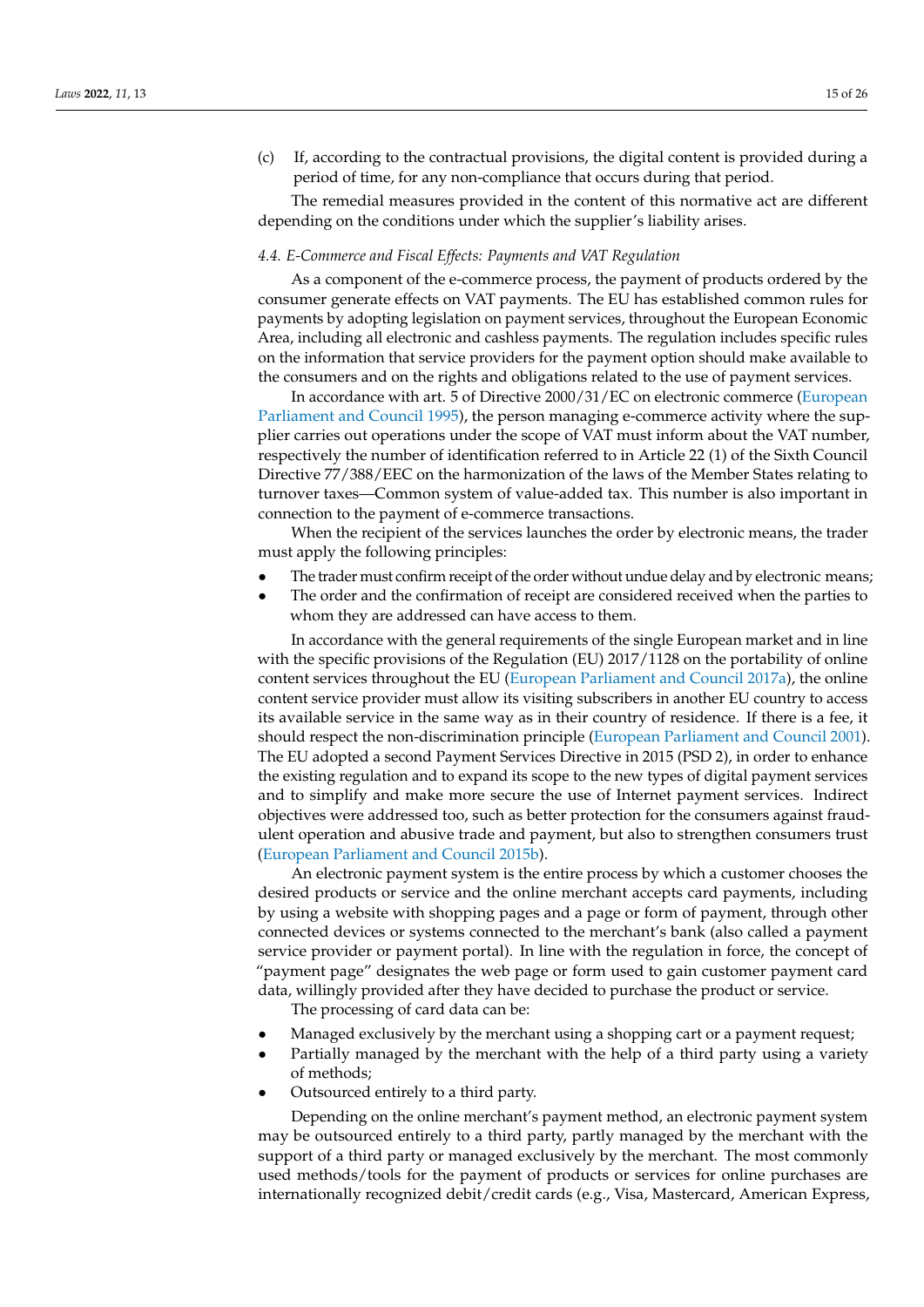etc.). The degree of use of this payment method varies significantly from country to country and there are also nationally recognized debit/credit cards, with a lower degree of frequency of use. The merchant accepting an electronic payment instrument is obliged to accept for payment all the instruments in respect to which it has concluded contracts.

The EU Directive 2015/2366 on payment services in the internal market (PSD2) entered into force on 13 January 2018, the date until when the Member States were required to transpose PSD 2 into national law [\(European Parliament and Council](#page-23-19) [2015b\)](#page-23-19). We note that Romania has not transposed PSD2 into domestic law and there is no legislative initiative so far. The new European directive is meant to revolutionize the banking industry through two measures that will encourage the entry into the banking market of new payment service players, the so-called "third party payment service providers" (TPPs), which will be able to offer "payment initiation services" and "account information services" (AIS). The entry of new players into the banking market, including new financial technology companies (fintech), stores, service providers or online giants such as Google and Facebook, is performed through new applications that banks will be required to provide to new players, so they have access to customer accounts, which will lead to the emergence of a new concept: open banking. As part of the concept of "open banking", PSD2 will fundamentally change the way of conducting payment transactions and accessing information on accounts by opening the market for payment services to new actors generically called "TPP" or third-party providers.

TPPs can be non-banking institutions, FinTech companies or merchants who may authorize payment service institutions. PSD2 is a recognition of the "FinTech" revolution in the payment services market and eliminates the banks "monopoly on customers'" banking data [\(de Rosnay and Janssen](#page-24-23) [2014\)](#page-24-23).

According to PSD2, PISP (Payment Initiation Service Providers) are payment institutions that can initiate payment transactions. The introduction of PISP is a major change in the payments industry, as bank transfers (SEPA) and payment cards are currently used, but both are offered only by the bank which opened the bank account or by issuers of e-money. Thus, there are not many payment options through which funds can be transferred from a payment account. Being authorized as a PISP, merchants (i.e., large retailers such as Amazon) will be able to gain access to account data with the customer's consent. In this way, online purchases will be made directly by the merchant, as a PISP, based on the permission given by the customer, without the need to use a card and without using another payment service provider (such as PayPal) [\(European Parliament and Council](#page-23-20) [2017b\)](#page-23-20).

In addition, PSD2 introduces increased requirements on security policy, security control and risk mitigation measures to protect customers against fraud and the illegal use of sensitive and personal data, in addition to management procedures, management risks and accounting procedures, as well as internal control mechanisms. "Free" or flexible and convenient deliveries are also important criteria (mentioned by 85–90% of online shoppers, 2017, Copenhagen economics, e-shopper survey). The results of the online shoppers' preferences for delivery methods are based on an online survey among 3000 online shoppers from Estonia, Germany, Ireland, Poland, Spain and Sweden (online merchant survey conducted by Copenhagen Economics). Regulatory acts in the field of taxation related to the field of electronic commerce are in Council Directive (EU) 2017/2455 amending Directive 2006/112/EC on the common system of value-added tax and Directive 2009/132/EC, as regards certain value-added tax obligations for the provision of services and the sale of goods at distance, implementing Regulation (EU) Council Regulation (EC) No. 282/2011 laying down measures for the implementation of Directive 2006/112/EC on the common system of value-added tax [\(European Commission](#page-22-16) [2009\)](#page-22-16).

Not only the payment in e-commerce raises the issue of VAT, but also the cost of delivery of the products and/or services. The current rules on user access to postal services, service quality standards and price levels are intended to ensure a cost-effective ratio for citizens and companies, while providing universal postal service providers with a stable environment and the opportunity to invest in products and new services.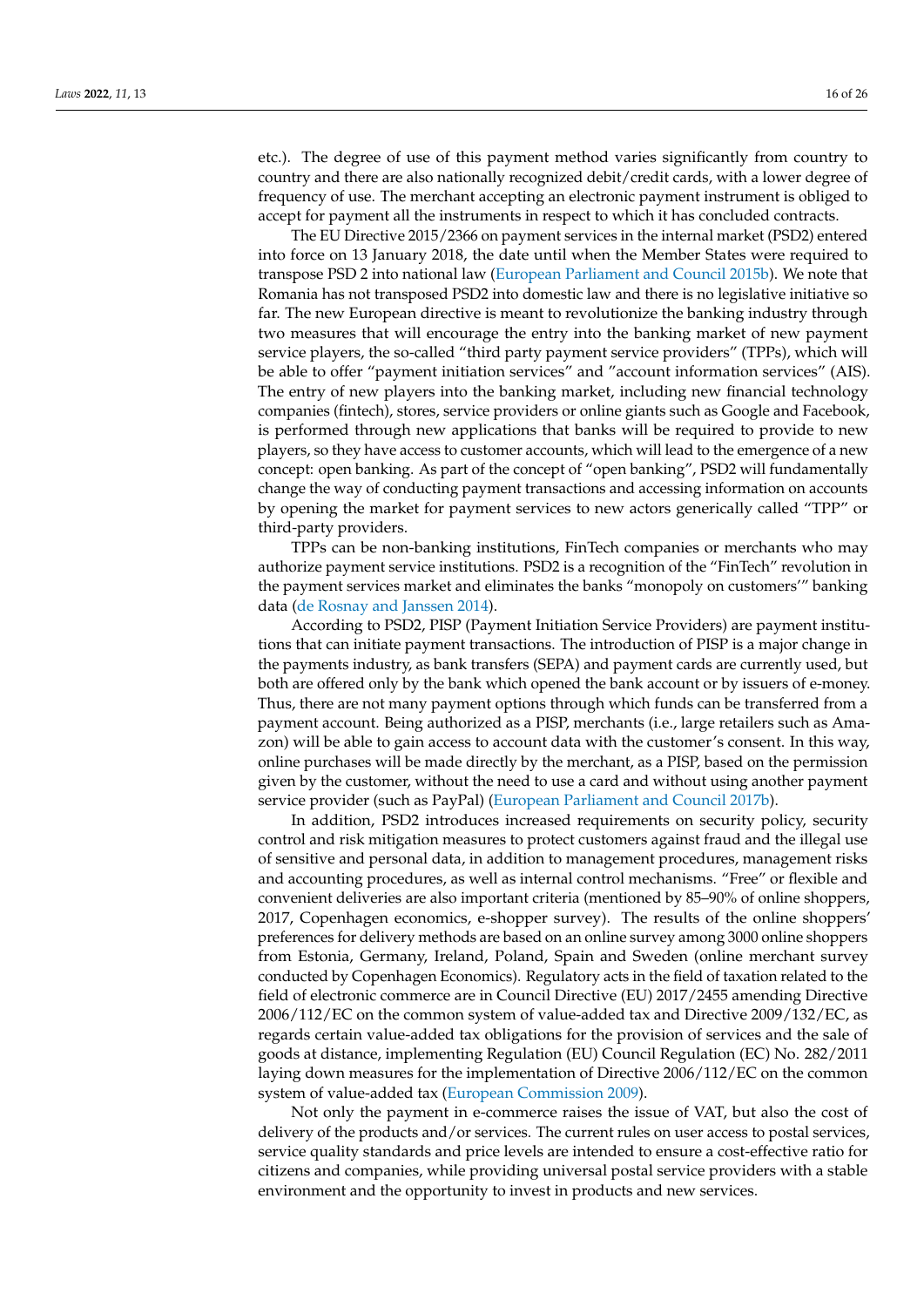The operation of delivery of products purchased online designates a whole and complex business, organized in various business models and combining the action of four main stakeholder groups (Table [5\)](#page-16-0).

<span id="page-16-0"></span>**Table 5.** The delivery of products purchased online (Kovač et al. [2017\)](#page-24-24).

| Order No. | <b>Stakeholder Groups and Different Combinations and Business Models</b>                                                                             |  |
|-----------|------------------------------------------------------------------------------------------------------------------------------------------------------|--|
|           | Online shoppers, when purchasing products/delivery services from<br>online merchants                                                                 |  |
|           | Online merchants, when purchasing services from logistics companies and<br>logistics intermediaries                                                  |  |
| З.        | Companies that offer logistics services and that can purchase part of the services<br>from other companies or are able to provide them independently |  |
|           | Logistics intermediaries that act as a common bridge between online shoppers,<br>online merchants and companies that offer logistics services        |  |

The VAT included in the cost of transportation could be addressed only in the context of analyzing the relevant EU rules for general delivery services. Postal Services Directive— Directive 97/67/EC requires EU Member States to set quality standards governing access to postal services and delivery schedules. The Directive also imposes quality standards for cross-border delivery and states that users of postal services should have a simple and inexpensive but efficient and responsible compensation system for resolving complaints about access to or quality of services [\(European Parliament and Council](#page-23-21) [1997\)](#page-23-21). In order to promote e-commerce, to facilitate the use of online trade and to develop the European digital market, the EU policy actors have identified as a priority of the EU policy the necessity to improve the quality and accessibility of cross-border delivery.

In contrast to the declining postal letter segment, the volume of parcels and express services increased by 13% annually. There was a trend of increasing the volume of parcels and express services between 2013 and 2016, which became more evident in 2016. The different offer of products and services of postal operators changed—the number of deliveries of parcels and express services increasing from 7% to 11% of the total volume of postal flow in the period 2013–2016 [\(Janssen](#page-24-25) [2011\)](#page-24-25). Moreover, in the context of the global COVID-19 pandemic crisis, the volumes of delivery services increased dramatically.

As expected, the delivery service increase evolved simultaneously with the increase in the number of complaints for various aspects of the delivery process. According to a study published by the European Commission in 2018, between 2013 and 2016, most countries saw an increase in user complaints about deliveries [\(Okholm et al.](#page-24-26) [2018\)](#page-24-26). Eastern European countries recorded, on average, a 170% increase in user complaints between 2013 and 2016. The main cause behind the increase in the volume of complaints is the rapid increase in the volume of deliveries of parcels and packages from e-commerce. The increase in the volume of complaints is associated with products not offered by the universal service and in particular e-commerce shipments. There may be different reasons for a relatively larger number of complaints arising from the delivery of parcels versus letters, such as higher customer expectations regarding the delivery of parcels and more difficult logistics activities for their delivery.

The EU VAT Directive stipulates the services provided by "public postal services" and the sale of stamps should be exempt from value-added tax (VAT). The reason for the VAT exemption for certain postal services was for the benefit of the consumer's protection, given that the burden of VAT, which is a consumption tax, fell on the person at the end of the distribution chain. The current system of exemptions for "public postal services" has its beginnings in a period when competition in the postal sector did not exist. At present, increased competition in the postal sector has created the need to align the VAT system with the competitive dynamics of the market. In this regard, the CJEU stated (Case C-357/07) that the VAT exemption for postal services should be provided to any "universal service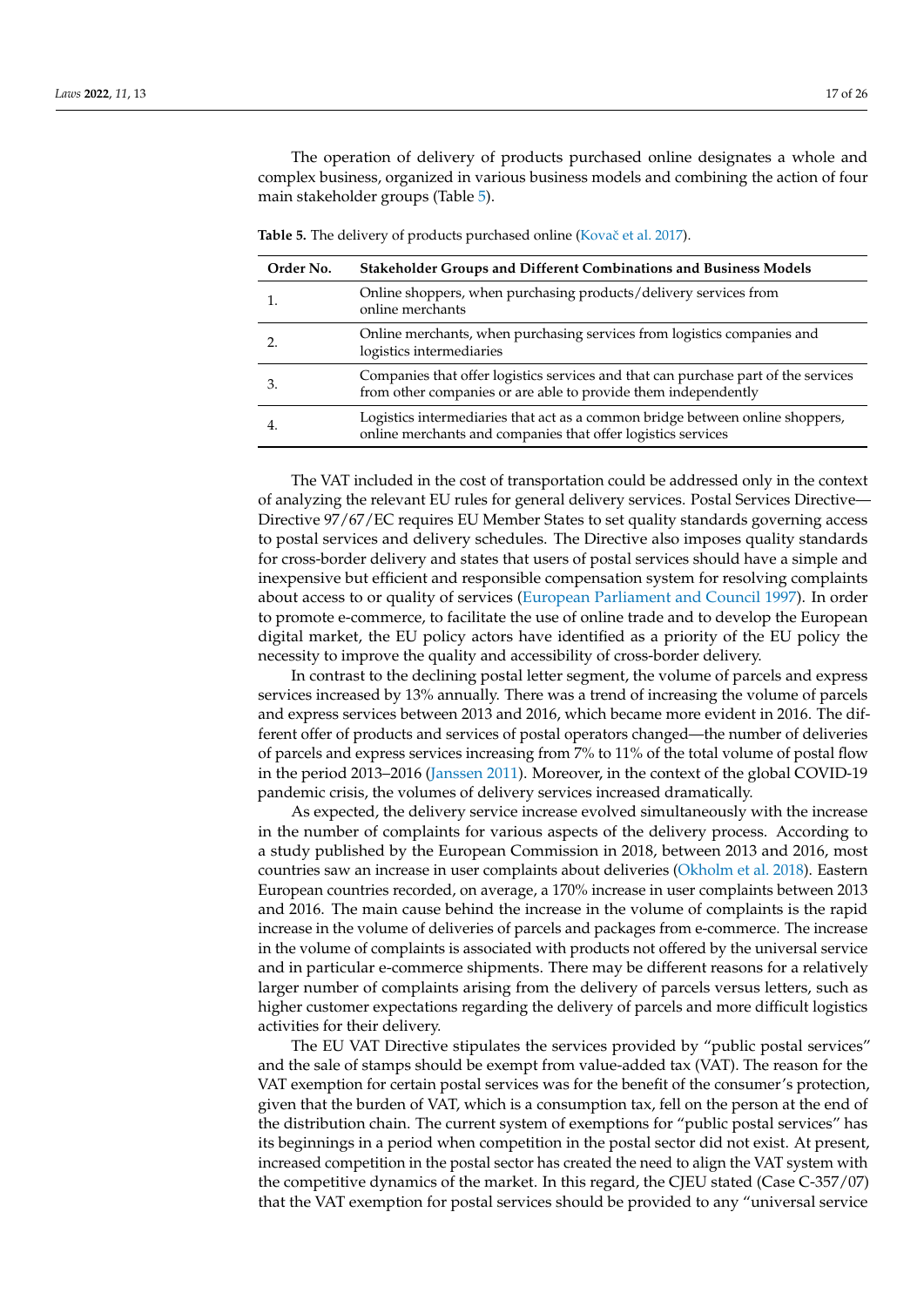provider", regardless of whether the provider is a public or private operator. However, it must be limited to "universal service". Service providers for whom the terms have been individually negotiated cannot benefit from the VAT exemption.

In addition to that, when referring to cross-border trade, we have to take into consideration that small and low-value goods subject to import/export operation have a value under the minimum VAT threshold, which will be eliminated by the end of 2021. Some major service providers have started already collecting the handling fee for all non-EU items (e.g., Germany and Sweden), action which is relevant for e-commerce elements, affecting the free competition of actors inside and outside the EU. The VAT exemption might have distortive effects on competition, leading to a negative effect on new postal operators and users in the postal market. A distortion of competition occurs if some companies are required to charge VAT, while others are exempt.

As the rules in force are not in line with the momentum of e-commerce in the internal market, Council Directive (EU) 2019/1995 on a common system of taxation of digital services for revenues from the provision of certain digital services is amended by Directive 2006/112/EC regarding the provisions relating to the distance sales of goods and certain internal supplies of goods [\(European Parliament and Council](#page-23-22) [2019\)](#page-23-22). To avoid this risk, delivery from the supplier who sells goods using an electronic mechanism should be exempt from the liability or pay VAT, keeping the right that the supplier deducts the VAT paid upstream for the purchase or import of the delivered goods. To that end, it is reasonable that the supplier is always registered in the Member State in which he purchased or imported the goods involved in that particular transaction.

In addition, non-Community suppliers using the electronic interfaces to trade goods could have stocks in several Member States and could, as a result of the possibility to opt for intra-Community distance sales of goods, deliver goods from those stocks to customers in any European Union Member State. Our analysis proves that, presently, these supplies are not subject to the special arrangements for intra-Community distance sales of goods and services provided by taxable persons established in the Community but not in the Member State of consumption. The directive states that, by way of derogation from the common regime for VAT, the chargeable event for the supply of goods by a taxable person who is deemed to have received and delivered the goods in accordance with e-commerce regulation and the supply of goods to that taxable person shall take place; the VAT becomes chargeable when the payment has been accepted [\(Saguna and Tofan](#page-24-27) [2010\)](#page-24-27).

When products are delivered or transported from another Member State than the Member State of identification, the VAT return shall also include the total amount excluding VAT, the applicable VAT rates, the total amount of the corresponding VAT subdivided into quotas and the total VAT. The regulation includes detailed description of the administrative requirements for the VAT return form, for the state of supply and the state of consumption equally. In the case of supplies under the scope of regulation, the VAT return shall also include the individual VAT identification number or tax registration code assigned by each Member State to which such goods are dispatched or transported. The VAT return shall include this information provided by the Member State of consumption.

In order to ensure consistency as regards the payment of VAT and import duty at the time of importation of goods, special mechanisms are used for declaring and paying VAT on importation, aligned with that laid down for customs duties in Article 111 of Regulation (EU) No. 182/2011, 952/2013 of the European Parliament and of the Council. In accordance with the Joint Political Declaration of the Member States and the Commission of 28 September 2011 on explanatory documents, Member States have undertaken one or more transposition measures in justified cases, for respecting the time limit for payment of import VAT to the customs authorities.

Member States shall allow the following taxable persons to use this special scheme (Table [6\)](#page-18-0).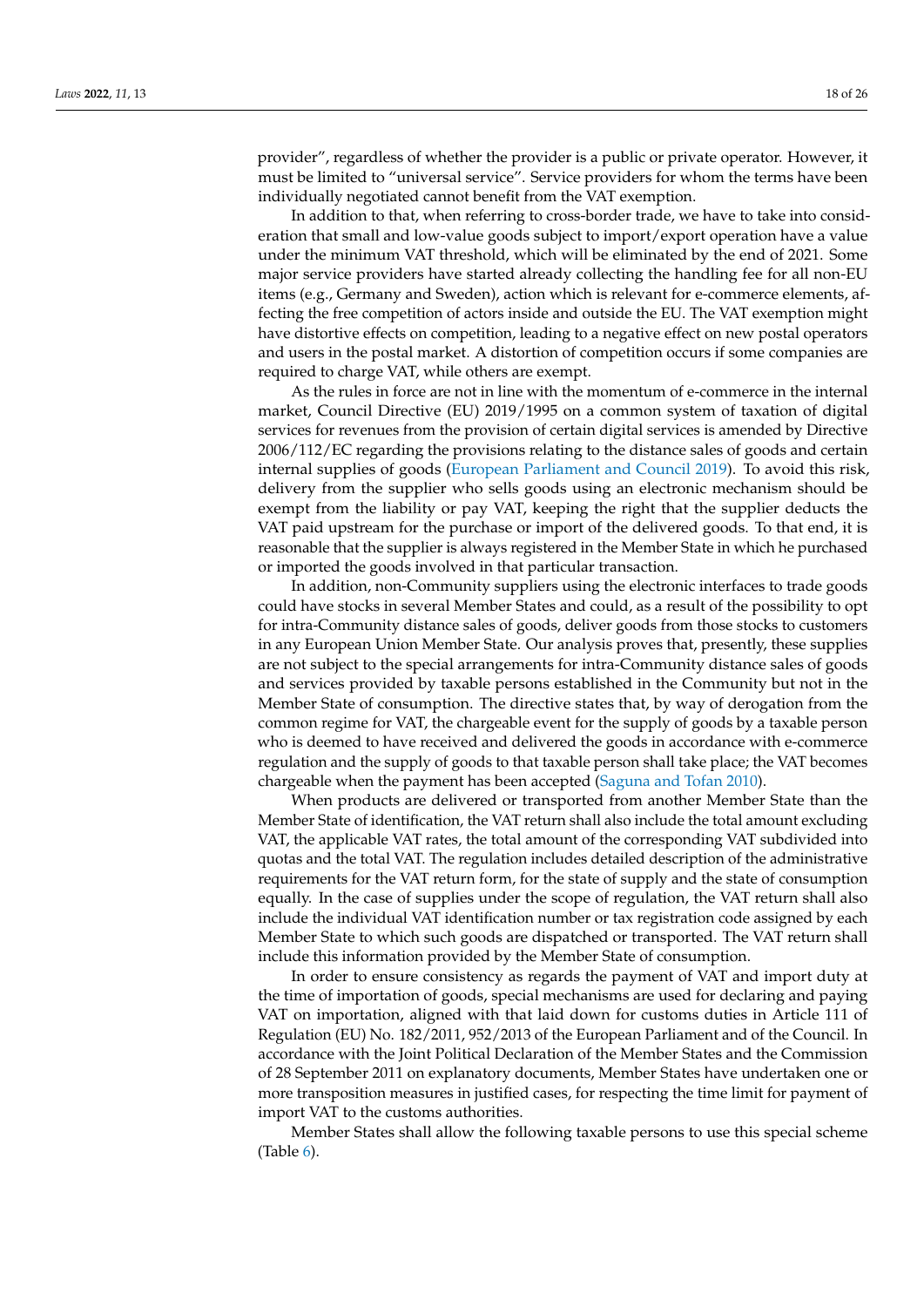| Order No. | <b>Types of Taxable Persons</b>                                                                                                                                                                      |  |
|-----------|------------------------------------------------------------------------------------------------------------------------------------------------------------------------------------------------------|--|
|           | A taxable person carrying out intra-Community sales of goods at distance                                                                                                                             |  |
|           | The taxable person who facilitates the delivery of the goods in accordance with<br>Article 14 (2), when the dispatch or transport of the delivered goods begins and<br>ends in the same Member State |  |
| З.        | A taxable person not established in the Member State of consumption who<br>provides services to a non-taxable person                                                                                 |  |

<span id="page-18-0"></span>**Table 6.** Taxable persons who can use the special taxation system [\(de Rosnay and Janssen](#page-24-23) [2014;](#page-24-23) [European Parliament and Council](#page-23-17) [2017a;](#page-23-17) [European Commission](#page-22-16) [2009\)](#page-22-16).

The VAT return shall contain the VAT identification number and, for each Member State of consumption in which the VAT is due, the total amount, excluding VAT, the applicable VAT rates, the total amount of VAT corresponding to the quotas and the total VAT due in respect of the following supplies of goods or services covered by this special scheme, made during the tax period:

- Intra-Community sales of goods at distance;
- Supplies of goods, when the dispatch or transport of those goods begins and ends in the same Member State;
- The provision of services.

The special regime for the VAT due in the e-commerce operation in Directive 2019/1995 was meant to be transposed in national regulation by 31 December 2020 at the latest. Many of the Member States have adopted the laws, regulations and administrative provisions necessary to comply with this Directive, but the Council adopted the Decision (EU) 2020/1109 of 20 July 2020 amending Directives (EU) 2017/2455 and (EU) 2019/1995 as regards the dates of transposition and application in response to the COVID-19 pandemic.

#### **5. Discussion and Conclusions**

Our perspective on the research activity to identify legal constraints for the development, improvement and optimization of e-commerce activity is that there are no identifiable institutional or legislative barriers likely to impede the adoption of future regulation for the proper functioning and further development of e-commerce. The regulatory elements we have examined, mainly targeting areas related to e-commerce, proved to be characterized by an optimal level of transposition of the provisions included in the European Union uniform legislation. Where appropriate, the level of coherence between the national normative act corresponding to the identified areas has also been addressed and the research results show a sufficient level of conformity and consistency of national regulation with the European rule of law for the purpose pursued.

On the other hand, our research has revealed a large number of on-going proposals for legislative changes in the case of regulatory areas related to e-commerce. The requirements of the national and European legislation for the implementation of the e-commerce service have been identified, proving the dynamics of this area of regulation, in line with the rapidity of the e-commerce development. A relevant example for the efficiency of the process of adopting new regulation is the recent entry into force of Regulation (EU) 2018/302 of the European Parliament and of the Council on the prevention of unjustified geo-blocking and other forms of discrimination based on citizenship or nationality, domicile or seat of customers in the internal market, amending Regulations (EC) No. 2006/2004 and (EU) 2017/2394 and Directive 2009/22/EC including those related to ensuring the cross-border development of e-commerce. It is our research results that the regulatory priorities at the European level include the proposal for a Directive of the European Parliament and of the Council on certain aspects of online sales contracts and other types of distance selling of goods, an act relevant to B2C e-commerce.

In the context of the recent boosting of online transaction in the COVID-19 global pandemic crisis, the proposal in question is not only justified but needed for setting out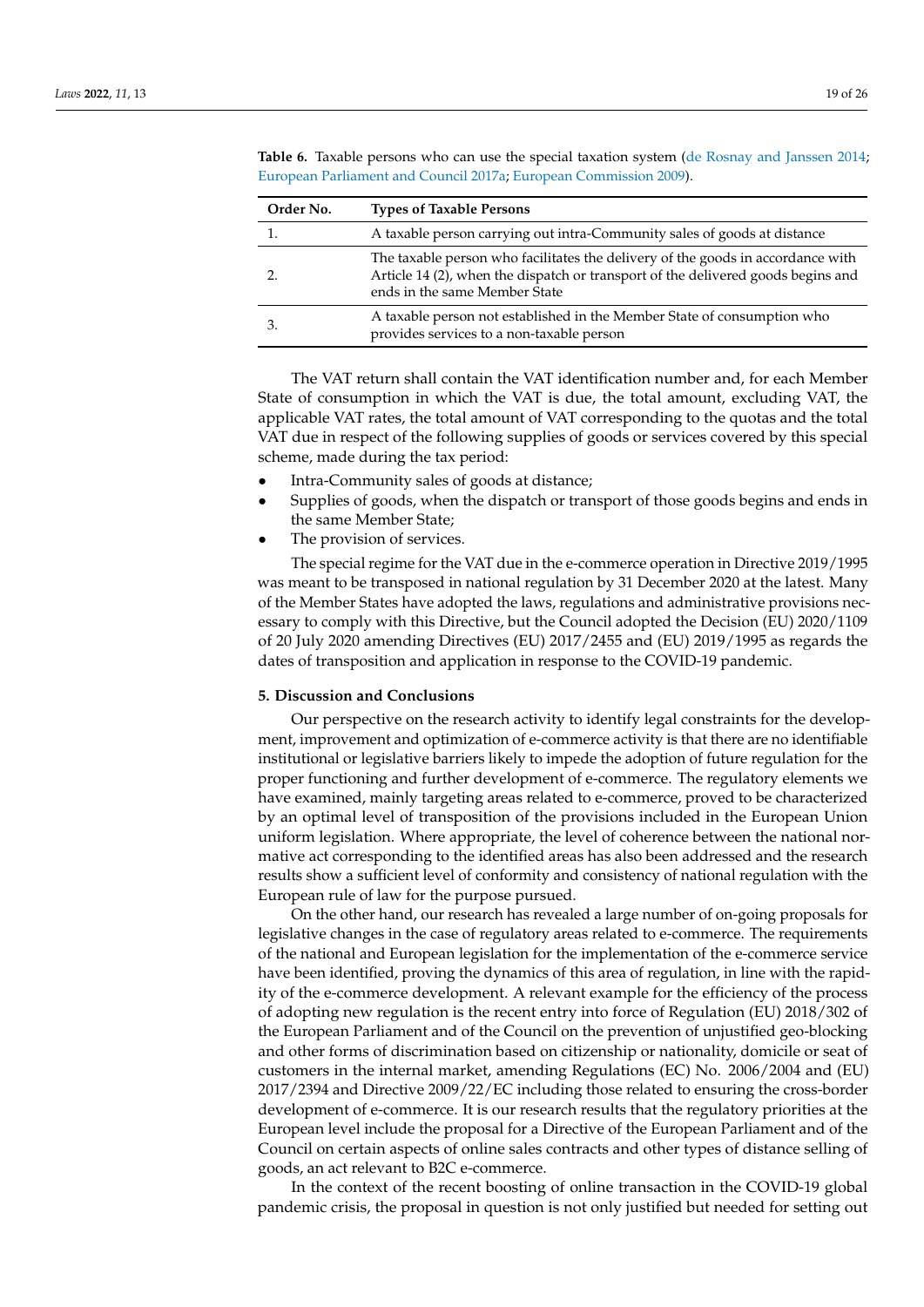certain requirements for distance selling contracts concluded between the seller and the consumer, in particular the rules on conformity of goods, remedial measures in the event of non-compliance and the arrangements for exercising such remedial measures.

In the current form of the proposal, our research has emphasized the limits of the provisions of this Directive, as it addresses just the e-sale of goods and not the provision of e-services. At the European level, issues related to knowledge of legal obligations towards consumers, knowledge and compliance with consumer protection legislation, as well as views on product safety, consumer complaints and awareness of alternative dispute resolution have been the subject of comprehensive studies by the European Commission, and the legal framework reflects the results of this extended research. The legislative reform needs to respond to the identified challenges of digital activities, further reinforcements being under evaluation and negotiation for uniform European adoption.

The process of regulation in response to the reality of e-commerce development was noted and should conform with the relevant jurisprudence of the Court of Justice of the European Union ("CJEU"). The court established that the imposition by Member States of more restrictive national measures than those provided by the EU directives constitutes a violation of EU law, so the Member States shall not restrict the freedom to provide services, nor shall they restrict the free movement of goods for reasons falling within the scope of regulating e-commerce.

Synthesizing, in summary, some ideas, we show that our approach, based on the study of the current European regulatory system correlated with the scope of e-commerce, highlights the fact that the new principles and legal norms bring advantages on several levels: firstly on the level of fiscal control (i.e., VAT regime), secondly on that of remote payments and thirdly on obtaining favorable effects in terms of ensuring consumer protection or protection of personal data. We emphasize that the paper considers the recently established European legal framework, but also the manifestation of the effects of the COVID-19 pandemic crisis that has had a major impact on the European economy and society—obviously, including e-commerce, in the sense of its unexpected expansion; we note that this kind of approach is less common in the works of other authors.

Although we believe that we have added value by including here the challenges for the VAT regime, as they were seen in connection with the jurisprudence of the CJEU, we must still mention some limitations of our research. Among them, the fact that it assesses a narrow historical framework, targeting the European Union and a specific Member State (Romania), and, in addition, the domination of the descriptive character of the presentation.

For these reasons, we intend to have as future lines of research, in a following paper, approaches based on the collection and processing of data from the reality of e-commerce, as they have evolved over a longer period of time (3–5 years), in accordance with the specific regulatory framework, but also with the officially registered results.

**Author Contributions:** Conceptualization, M.T. and I.B.; methodology, M.T. and I.B.; validation, M.T. and I.B.; formal analysis, M.T. and I.B.; investigation, M.T. and I.B.; resources, M.T. and I.B.; data curation, M.T. and I.B.; writing—original draft preparation, M.T. and I.B.; writing—review and editing, M.T. and I.B.; supervision, M.T. and I.B.; project administration, M.T. and I.B.; funding acquisition, M.T. and I.B. All authors have read and agreed to the published version of the manuscript.

**Funding:** This research received no external funding.

**Institutional Review Board Statement:** Not applicable.

**Informed Consent Statement:** Not applicable.

**Data Availability Statement:** Not applicable.

**Conflicts of Interest:** The authors declare no conflict of interest.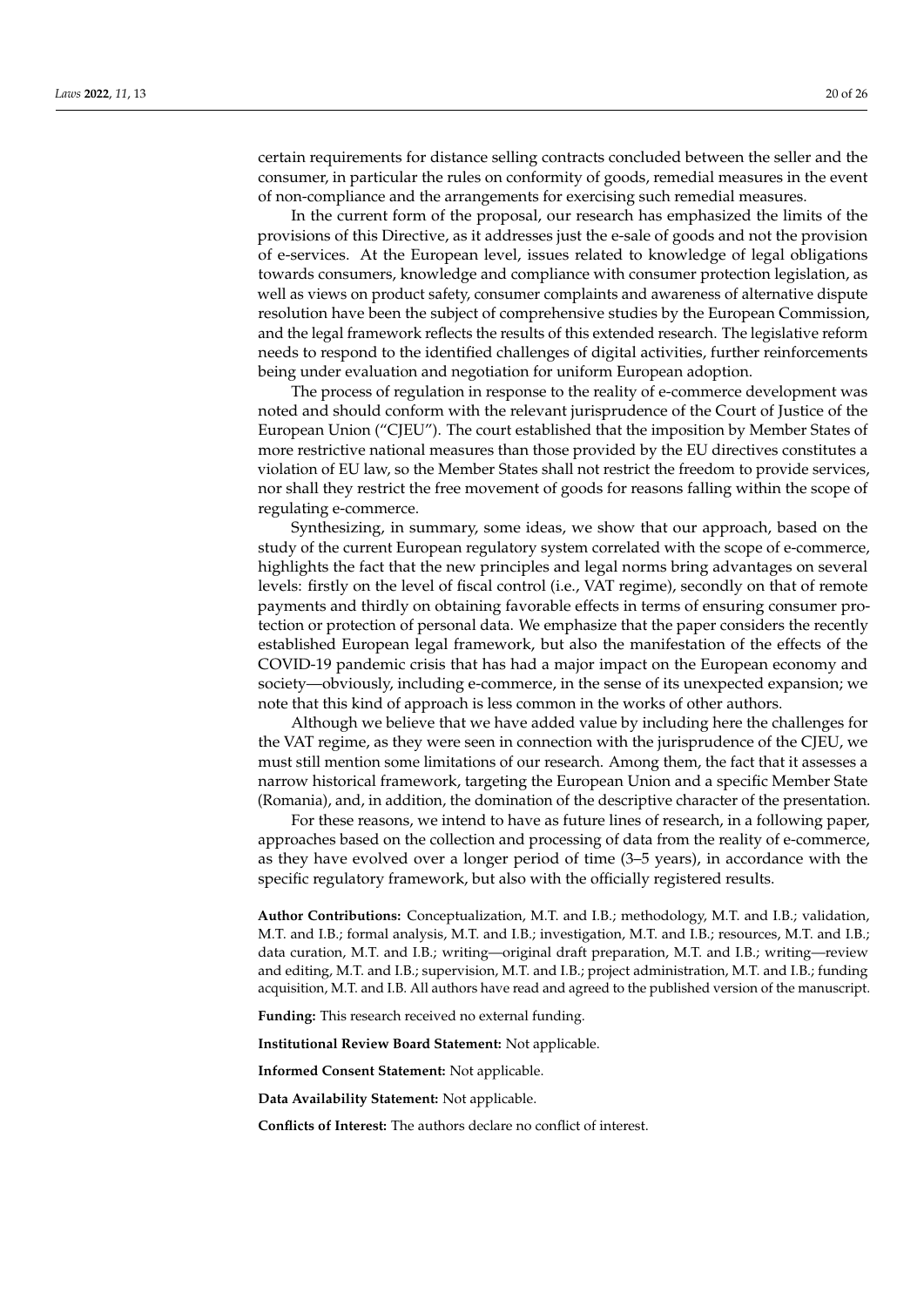| Order No. | <b>Types of Transactions</b>                      | Specifications                                                                                                                                                                                     | <b>Other Details</b>                                                                                                                                                                                                                                                                                                                                                        | <b>Sources</b>                                                                   |
|-----------|---------------------------------------------------|----------------------------------------------------------------------------------------------------------------------------------------------------------------------------------------------------|-----------------------------------------------------------------------------------------------------------------------------------------------------------------------------------------------------------------------------------------------------------------------------------------------------------------------------------------------------------------------------|----------------------------------------------------------------------------------|
| 1.        | Business-to-Business<br>$(B-2-B \text{ or } BTB)$ | Includes all transactions<br>that take place between<br>two or more<br>business partners.                                                                                                          | These transactions are.<br>usually based on extranet<br>systems, which means that<br>business partners act on<br>the Internet by using<br>names and passwords for<br>their own web pages. In<br>practical terms, in this<br>category of e-commerce<br>can be any company that<br>uses the Internet to order<br>from suppliers, to receive<br>invoices and<br>make payments. | (Kumar and Raheja 2012;<br>Rouibah et al. 2015; Reklaitis<br>and Pilelienė 2019) |
| 2.        | Business-to-Consumer<br>$(B-2-C or BTC)$          | Refers to the relations<br>between the trader and the<br>final consumer, being<br>considered retail<br>e-commerce.                                                                                 | This category has<br>expanded greatly thanks to<br>the World Wide Web; there<br>are now malls all over the<br>Inter-net that offer all kinds<br>of consumer goods.                                                                                                                                                                                                          | (Kumar and Raheja 2012;<br>Rouibah et al. 2015; Reklaitis<br>and Pilelienė 2019) |
| 3.        | Business-to-<br>Administration (B-2-A<br>or BTA)  | For instance, in order to<br>insure the transparency of<br>the public spending<br>procedures, government<br>auctions are published on<br>the Internet and companies<br>can respond electronically. | At present, this category of<br>e-commerce is going<br>through a rapid expansion,<br>especially in the context in<br>which governments and<br>other authorities use their<br>own methods of promoting<br>e-commerce. This category<br>of e-commerce is used in<br>connection with the fiscal<br>authorities, to pay VAT or<br>corporate taxes.                              | (Kutz 2016)                                                                      |
| 4.        | Business-to-Employee<br>$(B-2-E)$                 | Refers to transactions<br>within a company,<br>intended for the<br>company's staff.                                                                                                                | It involves using your own<br>Intranet system.                                                                                                                                                                                                                                                                                                                              | (Martinez and Esparcia 2008;<br>Kumar and Raheja 2012)                           |
| 5.        | Consumer-to-<br>Administration                    | A category that is less<br>developed presently, and it<br>involves the possibility to<br>create e-communities.                                                                                     | Where the citizens address<br>the governments'<br>structures, especially in the<br>area of social assistance<br>payments or compensation<br>following global income<br>calculations, but also for<br>the protection of the<br>consumer's rights and<br>monitoring the positive<br>effects of competition.                                                                   | (Turban et al. 2006, 2018)                                                       |

# <span id="page-20-0"></span>**Appendix A. The E-Commerce Industry—Types of Transactions**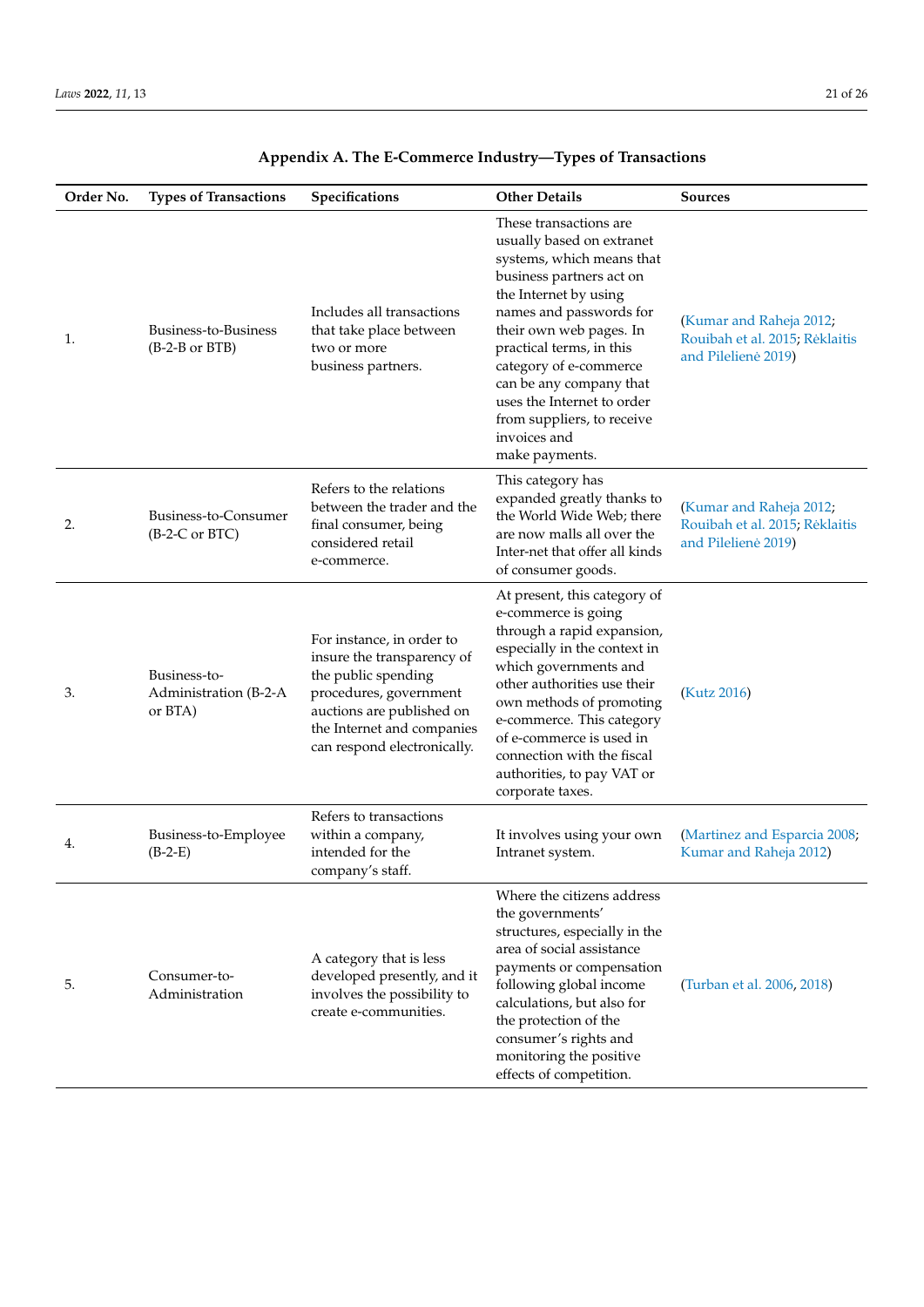| Order No. | The Normative Act                                                                                                                                                                                                                                                                                                                                                                | Specifications                                                                                                                                                                                                                                                                                                                                                                                                                                                                                                                                                                                                                                                                                                                                                                                                                                                                                                                                                                                                                                                                                                                        |
|-----------|----------------------------------------------------------------------------------------------------------------------------------------------------------------------------------------------------------------------------------------------------------------------------------------------------------------------------------------------------------------------------------|---------------------------------------------------------------------------------------------------------------------------------------------------------------------------------------------------------------------------------------------------------------------------------------------------------------------------------------------------------------------------------------------------------------------------------------------------------------------------------------------------------------------------------------------------------------------------------------------------------------------------------------------------------------------------------------------------------------------------------------------------------------------------------------------------------------------------------------------------------------------------------------------------------------------------------------------------------------------------------------------------------------------------------------------------------------------------------------------------------------------------------------|
| 1.        | Regulation (EU) 2018/302 of the EU Parliament and<br>of the Council on the prevention of unjustified<br>geo-blocking and other forms of discrimination<br>based on the nationality, domicile or seat of<br>customers in the internal market and amending<br>Regulations (EC) 2006/2004 and (EU) 2017/2394 and<br>Directive 2009/22/EC (European Parliament and<br>Council 2018a) | Contribute to the proper functioning of the internal<br>market by preventing unjustified discrimination based,<br>directly or indirectly, on the nationality, domicile or<br>registered office of customers, including by clearly<br>establishing the situations in which differential<br>treatment cannot be justified under Article 20 (2) of<br>Directive 2006/123/EC. The EU Regulation has<br>established a number of obligations for traders, such as<br>the obligation not to block or restrict, through the use of<br>technological measures or otherwise, customer's access<br>to their online interfaces on grounds of nationality,<br>domicile or registered office. It also provided for the<br>obligation of merchants not to redirect customers, for<br>the same reasons presented above, to other versions of<br>online interfaces, different from the one to which<br>customer's initially tried to access. In certain cases,<br>traders have been required not to apply general<br>conditions of access to their goods or services which<br>differ on grounds relating to the customer's nationality<br>or domicile. |
| 2.        | Regulation (EU) 2017/1128 of the EU Parliament<br>and of the Council on cross-border portability of<br>online content services in the internal market<br>(European Parliament and Council 2017a)                                                                                                                                                                                 | Introduces a common Union approach to cross-border<br>portability of online content services by ensuring that<br>subscribers to portable online content services legally<br>provided in their Member State of residence may access<br>and use those services when they are temporarily in the<br>territory of a Member State other than their Member<br>State of residence. The envisaged regulation introduced<br>an obligation on online content service providers to<br>provide money to subscribers who are temporarily in a<br>Member State other than their country of residence, to<br>access and use the online content service under the same<br>conditions as in the Member State of residence, without<br>incurring additional costs for accessing and using the<br>online content service. An obligation has also been<br>introduced for online content service providers to<br>provide, in exchange for sums of money, to verify, at the<br>conclusion of the contract, the subscriber's Member<br>State of residence.                                                                                                   |
| 3.        | Regulation (EU) No. 910/2014 of the EU Parliament<br>and of the Council on electronic identification and<br>trust services for electronic transactions in the<br>internal market and repealing Directive 1999/93/EC<br>(European Parliament and Council 2014)                                                                                                                    | Establishes the conditions under which Member States<br>recognize means of electronic identification of persons'<br>physical and legal information covered by a notified<br>electronic identification system of another Member State.<br>The Regulation lays down rules for trusted services, in<br>particular for electronic transactions and a legal<br>framework for electronic signatures, electronic seals,<br>electronic timestamps, electronic documents, registered<br>electronic distribution services and certification services<br>for the authentication of a website.                                                                                                                                                                                                                                                                                                                                                                                                                                                                                                                                                    |
| 4.        | Regulation (EU) 2018/644 of the EU Parliament and<br>of the Council on cross-border parcel delivery<br>services (European Parliament and Council 2018b)                                                                                                                                                                                                                          | Establishes certain specific rules in the field of parcel<br>delivery services, in particular cross-border parcel<br>delivery services.                                                                                                                                                                                                                                                                                                                                                                                                                                                                                                                                                                                                                                                                                                                                                                                                                                                                                                                                                                                               |

<span id="page-21-0"></span>**Appendix B. The Most Relevant Normative Acts to Electronic Commerce Activity in the European Union**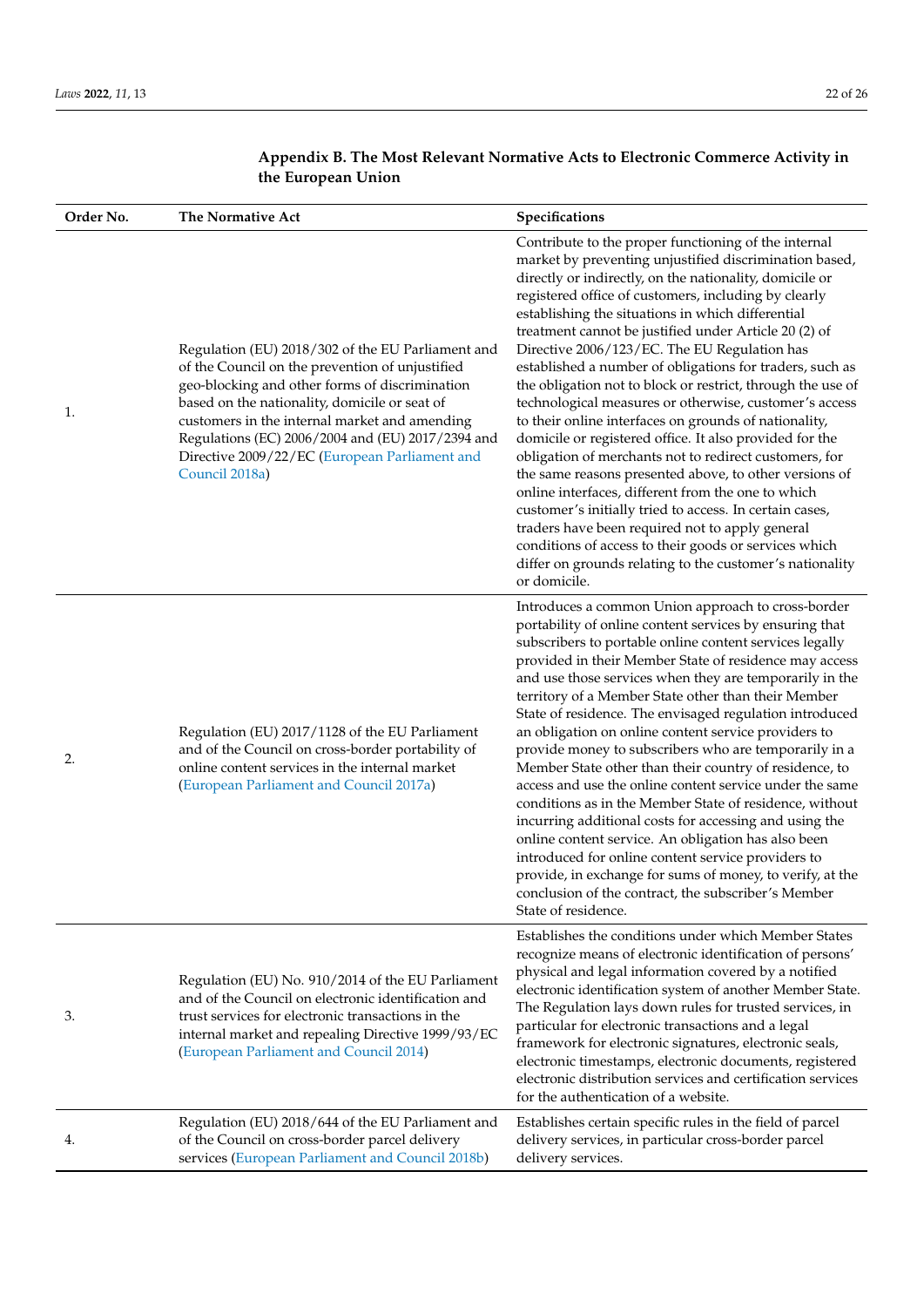| Order No. | The Normative Act                                                                                                                                                                                                                                 | Specifications                                                                                                                                                                                                                                                                                                                                                             |
|-----------|---------------------------------------------------------------------------------------------------------------------------------------------------------------------------------------------------------------------------------------------------|----------------------------------------------------------------------------------------------------------------------------------------------------------------------------------------------------------------------------------------------------------------------------------------------------------------------------------------------------------------------------|
| 5.        | Directive 2009/24/EC of the EU Parliament and of<br>the Council on the legal protection of computer<br>programs (European Parliament and Council 2009)                                                                                            | Establishes a legal regime for the legal protection of<br>authors of computer programs (codified version).                                                                                                                                                                                                                                                                 |
| 6.        | Regulation (EU) No. 524/2013 of the EU Parliament<br>and of the Council on the online settlement of<br>consumer disputes and amending Regulation (EC)<br>No. 2006/2004 and Directive 2009/22/EC<br>(European Parliament and Council 2013a)        | It aims to contribute to the proper functioning of the<br>internal market, in particular its digital dimension, by<br>creating a European ODR platform (hereinafter referred<br>to as the SOL) to facilitate the independent, impartial,<br>transparent, effective, prompt and equitable out-of-court<br>settlement of disputes between consumers and<br>online merchants. |
| 7.        | Directive 2013/11/EU of the EU Parliament and of<br>the Council on the alternative settlement of<br>consumer disputes and amending Regulation (EC)<br>No. 882/2004, 2006/2004 and Directive 2009/22/EC<br>(European Parliament and Council 2013b) | Regulates an alternative means of resolving national and<br>cross-border disputes concerning contractual obligations<br>under sales or service contracts between a trader<br>established in the Union and a consumer<br>residing in the EU.                                                                                                                                |

## **References**

<span id="page-22-3"></span>Bajaj, Akhilesh, and Keng Siau. 2000. E-Commerce Systems: Architecture, Infrastructure, Model and Development Methodology. Paper present at Americas Conference on Information System, Long Beach, CA, USA, August 10–13.

- <span id="page-22-14"></span><span id="page-22-0"></span>Birkinshaw, Patrick. 2006. Freedom of information and openness: Fundamental human rights? *Administrative Law Review* 58: 177–218. Bodó, Balázs, Jaya Klara Brekke, and Jaap-Henk Hoepman. 2020. Decentralisation in the blockchain space. *Journal of Internet Regulation* 1: 12. [\[CrossRef\]](http://doi.org/10.14763/2021.2.1560)
- <span id="page-22-8"></span>Bostan, Ionel. 2016. Pro sustainable development: The influence of the law of entropy on economic systems. *Environmental Engineering and Management Journal* 15: 2429–32. [\[CrossRef\]](http://doi.org/10.30638/eemj.2016.265)
- <span id="page-22-7"></span>Bostan, Ionel, Aurel Burciu, Petru Condrea, and Gheorghe Durac. 2009. Involvement of legal responsibility for severe acts of pollution and noncompliance. *Environmental Engineering and Management Journal* 8: 469–73.
- <span id="page-22-1"></span>Cheng, Hoi Wai Jackie. 2020. Economic properties of data and the monopolistic tendencies of data economy: Policies to limit an Orwellian possibility. DESA Working Paper 164. Available online: <https://ideas.repec.org/p/une/wpaper/164.html> (accessed on 2 December 2021).
- <span id="page-22-13"></span>Cunningham, Michael. 2001. *How to Build a Profitable E-Commerce Strategy*. New York: Perseus Publishing House.
- <span id="page-22-2"></span>EUFORDIGITAL. 2020. eCommerce Report R.3.3-2. Analysis Report of the EU eCommerce Baseline in the Legal, Standards and eCommerce Ecosystem Areas. Available online: [https://eufordigital.eu/wp-content/uploads/2020/06/eCommerce-report-the-](https://eufordigital.eu/wp-content/uploads/2020/06/eCommerce-report-the-EU-baseline-for-legal-and-standards-and-ecosystem-areas-draft.pdf)[EU-baseline-for-legal-and-standards-and-ecosystem-areas-draft.pdf](https://eufordigital.eu/wp-content/uploads/2020/06/eCommerce-report-the-EU-baseline-for-legal-and-standards-and-ecosystem-areas-draft.pdf) (accessed on 12 November 2021).
- <span id="page-22-11"></span>European Commission. 2006. Recommendation 2006/585/EC on the digitisation and online accessibility of cultural material and digital preservation. *OJL* 236: 28–30.
- <span id="page-22-16"></span>European Commission. 2009. High Level Group on Digital Libraries. Final Report Digital Libraries: Recommendations and Challenges for the Future. Europe's Information Society. European Commission, Brussels. Available online: [http://ec.europa.eu/](http://ec.europa.eu/information_society/activities/digital_libraries/doc/hleg/reports/hlg_final_report09.pdf) [information\\_society/activities/digital\\_libraries/doc/hleg/reports/hlg\\_final\\_report09.pdf](http://ec.europa.eu/information_society/activities/digital_libraries/doc/hleg/reports/hlg_final_report09.pdf) (accessed on 27 November 2021).
- <span id="page-22-6"></span>European Commission. 2010a. Directorate General Justice and Consumers. *Working Document on General Product Safety*. Available online: [http://ec.europa.eu/consumers/safety/prod\\_legis/docs/20100324\\_guidance\\_gspd\\_reg\\_en.pdf](http://ec.europa.eu/consumers/safety/prod_legis/docs/20100324_guidance_gspd_reg_en.pdf) (accessed on 24 November 2021).
- <span id="page-22-12"></span>European Commission. 2010b. *Second Progress Report on the Digitisation and Online Accessibility of Cultural Material and on Digital Preservation in the European Union*. Brussels: European Commission, Available online: [http://ec.europa.eu/information\\_](http://ec.europa.eu/information_society/activities/digital_libraries/doc/recommendation/reports_2010%20Digitisation%20report%20overall.pdf) [society/activities/digital\\_libraries/doc/recommendation/reports\\_2010%20Digitisation%20report%20overall.pdf](http://ec.europa.eu/information_society/activities/digital_libraries/doc/recommendation/reports_2010%20Digitisation%20report%20overall.pdf) (accessed on 25 November 2021).
- <span id="page-22-15"></span>European Commission. 2011. *Proposal for a Directive of the European Parliament and of the Council Amending Directive 2003/98/EC on Re-Use of Public Sector Information. Technical Report COM (2011) 877 Final*. Brussels: European Commission.
- <span id="page-22-4"></span>European Commission. 2016a. Retailers' Attitudes Towards Cross-Border Trade and Consumer Protection 2016—Final Report, Prepared by the Consumers, Health, Agriculture and Food Executive Agency (CHAFEA) for the Directorate-General for Justice and Consumers. Available online: [https://publications.europa.eu/en/publication-detail/-/publication/bb3b76d2-9e78-11e7-b9](https://publications.europa.eu/en/publication-detail/-/publication/bb3b76d2-9e78-11e7-b92d-01aa75ed71a1/language-en/format-PDF/source-66353785) [2d-01aa75ed71a1/language-en/format-PDF/source-66353785](https://publications.europa.eu/en/publication-detail/-/publication/bb3b76d2-9e78-11e7-b92d-01aa75ed71a1/language-en/format-PDF/source-66353785) (accessed on 20 November 2021).
- <span id="page-22-9"></span>European Commission. 2016b. The "Blue Guide" on the implementation of EU products rules. *OJL* 59: 1–147.
- <span id="page-22-5"></span>European Court of Justice. 2010. Joined cases C-92/09 and C-93/09, Volker und Markus Schecke GbR; Hartmut Eifert. Curia Europa, Luxembourg. Available online: [http://curia.europa.eu/jcms/jcms/j\\_6](http://curia.europa.eu/jcms/jcms/j_6) (accessed on 22 November 2021).
- <span id="page-22-10"></span>European Court of Justice. 2011. L'Oréal SA and Others v eBay International AG and Others, Reference for a Preliminary Ruling: High Court of Justice (England & Wales). Available online: [http://curia.europa.eu/juris/liste.jsf?language=en&jur=C,T,F&num=324/](http://curia.europa.eu/juris/liste.jsf?language=en&jur=C,T,F&num=324/09&td=ALL) [09&td=ALL](http://curia.europa.eu/juris/liste.jsf?language=en&jur=C,T,F&num=324/09&td=ALL) (accessed on 25 November 2021).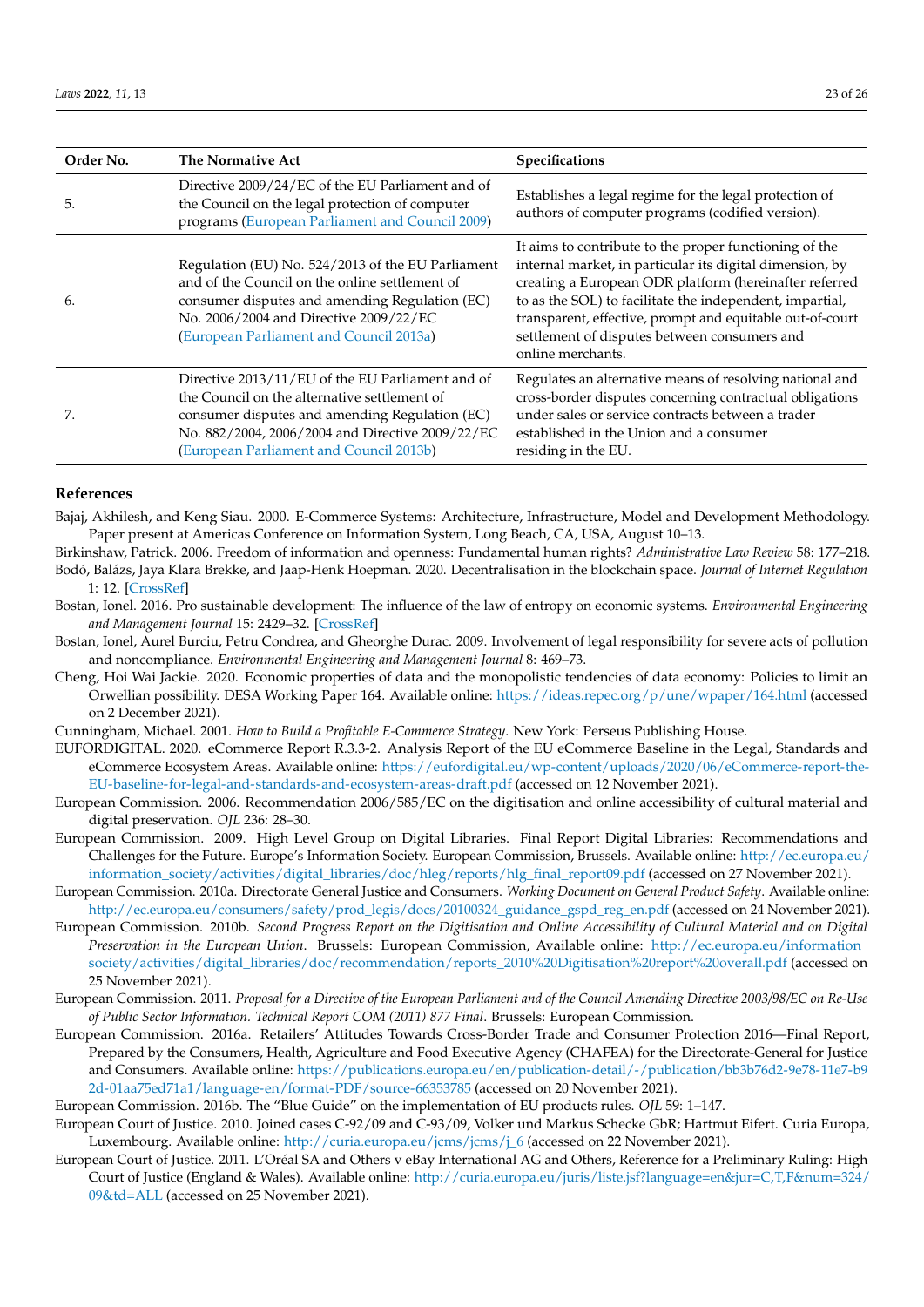- <span id="page-23-13"></span>European Court of Justice. 2014. Joined Cases C-141/12 and C-372/12: Judgment of the Court (Third Chamber) of 17 July 2014 (requests for a preliminary ruling from the Rechtbank Middelburg, Raad van State—Netherlands)—YS (C-141/12), Minister voor Immigratie, Integratie en Asiel (C-372/12) v Minister voor Immigratie, Integratie en Asiel (C-141/12), Ms (C-372/12). *OJL* 57: 2.
- <span id="page-23-5"></span>European Parliament and Council. 1995. Directive 95/46/EC on the protection of individuals with regard to the processing of personal data and on the free movement of such data. *Official Journal L (OJL)* 281: 31–50.

<span id="page-23-15"></span>European Parliament and Council. 1996. Directive 96/9/EC on the legal protection of databases. *OJL* 77: 20–28.

- <span id="page-23-21"></span>European Parliament and Council. 1997. Directive 97/67/EC of 15 December 1997 on common rules for the development of the internal market of Community postal services and the improvement of quality of service. *OJL* 15: 14–25.
- <span id="page-23-6"></span>European Parliament and Council. 2000. Directive 2000/31/EC of the European Parliament and of the Council on certain legal aspects of information society services, in particular electronic commerce, in the Internal Market ("Directive on electronic commerce"). *OJL* 178: 1–16.
- <span id="page-23-18"></span>European Parliament and Council. 2001. Directive 2001/29/EC on the harmonisation of certain aspects of copyright and related rights in the information society. *OJL* 167: 10–19.
- <span id="page-23-7"></span>European Parliament and Council. 2003a. Directive 2003/4/EC on public access to environmental information. *OJL* 41: 26–32.
- <span id="page-23-14"></span><span id="page-23-8"></span>European Parliament and Council. 2003b. Directive 2003/98/EC on the re-use of public sector information. *OJL* 245: 90–96.
- European Parliament and Council. 2008. Regulation (EC) No 765/2008 setting out the requirements for accreditation and market surveillance relating to the marketing of products and repealing Regulation (EEC) No 339/93. *OJL* 218: 30–47.
- <span id="page-23-26"></span>European Parliament and Council. 2009. Directive 2009/24/EC on the legal protection of computer programs (Codified version). *OJL* 111: 16–22.
- <span id="page-23-11"></span>European Parliament and Council. 2011. Directive 2011/83/EU on consumer rights, amending Council Directive 93/13/EEC and Directive 1999/44/EC of the European Parliament and of the Council and repealing Council Directive 85/577/EEC and Directive 97/7/EC of the European Parliament and of the Council Text with EEA relevance. *OJL* 304: 64–88.
- <span id="page-23-9"></span>European Parliament and Council. 2013a. Regulation (EU) No 524/2013 on online dispute resolution for consumer disputes and amending Regulation (EC) No 2006/2004 and Directive 2009/22/EC (Regulation on consumer ODR). *OJL* 165: 1–12.
- <span id="page-23-10"></span>European Parliament and Council. 2013b. Directive 2013/11/EU on alternative dispute resolution for consumer disputes and amending Regulation (EC) No 2006/2004 and Directive 2009/22/EC (Directive on consumer ADR). *OJL* 165: 63–79.
- <span id="page-23-24"></span>European Parliament and Council. 2014. Regulation (EU) No 910/2014 on electronic identification and trust services for electronic transactions in the internal market and repealing Directive 1999/93/EC. *OJL* 257: 73–114.
- <span id="page-23-12"></span>European Parliament and Council. 2015a. Directive (EU) 2015/2302 on package travel and linked travel arrangements, amending Regulation (EC) No 2006/2004 and Directive 2011/83/EU of the European Parliament and of the Council and repealing Council Directive 90/314/EEC. *OJL* 326: 1–33.
- <span id="page-23-19"></span>European Parliament and Council. 2015b. Directive (EU) 2015/2366 on payment services in the internal market, amending Directives 2002/65/EC, 2009/110/EC and 2013/36/EU and Regulation (EU) No 1093/2010, and repealing Directive 2007/64/EC. *OJL* 337: 35–127.
- <span id="page-23-16"></span>European Parliament and Council. 2016. Regulation (EU) 2016/679 on the protection of natural persons with regard to the processing of personal data and on the free movement of such data, and repealing Directive 95/46/EC (General Data Protection Regulation). *OJL* 119: 1–88.
- <span id="page-23-17"></span>European Parliament and Council. 2017a. Regulation (EU) 2017/1128 on cross-border portability of online content services in the internal market. *OJL* 168: 1–11.
- <span id="page-23-20"></span>European Parliament and Council. 2017b. Directive (EU) 2017/2455 amending Directive 2006/112/EC and Directive 2009/132/EC as regards certain value added tax obligations for supplies of services and distance sales of goods. *OJL* 348: 7–22.
- <span id="page-23-23"></span>European Parliament and Council. 2018a. Regulation (EU) 2018/302 on addressing unjustified geo-blocking and other forms of discrimination based on customers' nationality, place of residence or place of establishment within the internal market and amending Regulations (EC) No 2006/2004 and (EU) 2017/2394 and Directive 2009/22/EC. *OJL* L 60 I/1: 1–15.
- <span id="page-23-25"></span>European Parliament and Council. 2018b. Regulation (EU) 2018/644 on cross-border parcel delivery services. *OJL* 112: 19–28.
- <span id="page-23-22"></span>European Parliament and Council. 2019. Council Directive (EU) 2019/1995 amending Directive 2006/112/EC as regards provisions relating to distance sales of goods and certain domestic supplies of goods. *OJL* 310: 1–5.
- <span id="page-23-1"></span>EUROSTAT. 2021a. Statistics Explained. Available online: [https://ec.europa.eu/eurostat/statistics-explained/index.php/Glossary:](https://ec.europa.eu/eurostat/statistics-explained/index.php/Glossary:E-commerce) [E-commerce](https://ec.europa.eu/eurostat/statistics-explained/index.php/Glossary:E-commerce) (accessed on 1 December 2021).
- <span id="page-23-4"></span>EUROSTAT. 2021b. Households—Level of Internet Access Online Data. Available online: [https://ec.europa.eu/eurostat/databrowser/](https://ec.europa.eu/eurostat/databrowser/view/isoc_ci_in_h/default/table?lang=en) [view/isoc\\_ci\\_in\\_h/default/table?lang=en](https://ec.europa.eu/eurostat/databrowser/view/isoc_ci_in_h/default/table?lang=en) (accessed on 1 December 2021).
- <span id="page-23-3"></span>Fair, Bruce. 2019. Perspectives: The Delivery Preferences of European Online Shoppers. Available online: [https://www.](https://www.digitalcommerce360.com/2019/05/09/the-delivery-preferences-of-european-online-shoppers) [digitalcommerce360.com/2019/05/09/the-delivery-preferences-of-european-online-shoppers](https://www.digitalcommerce360.com/2019/05/09/the-delivery-preferences-of-european-online-shoppers) (accessed on 2 December 2021).
- <span id="page-23-0"></span>Geller, Dennis. 2000. Finding Your Way Around E-Commerce, Intemet.com's Electronic Commerce Guide. Available online: [http:](http://ecommerce.intemet.com/solutions/eclOl/article/0,1467,63214617411.html) [//ecommerce.intemet.com/solutions/eclOl/article/0,1467,63214617411.html](http://ecommerce.intemet.com/solutions/eclOl/article/0,1467,63214617411.html) (accessed on 4 December 2021).
- <span id="page-23-2"></span>Hollowell, Catherine Jane, Zuzana Rowland, Tomas Kliestik, Jana Kliestikova, and Victor V. Dengov. 2019. Customer Loyalty in the Sharing Economy Platforms: How Digital Personal Reputation and Feedback Systems Facilitate Interaction and Trust between Strangers. *Journal of Self-Governance and Management Economics* 7: 13–18.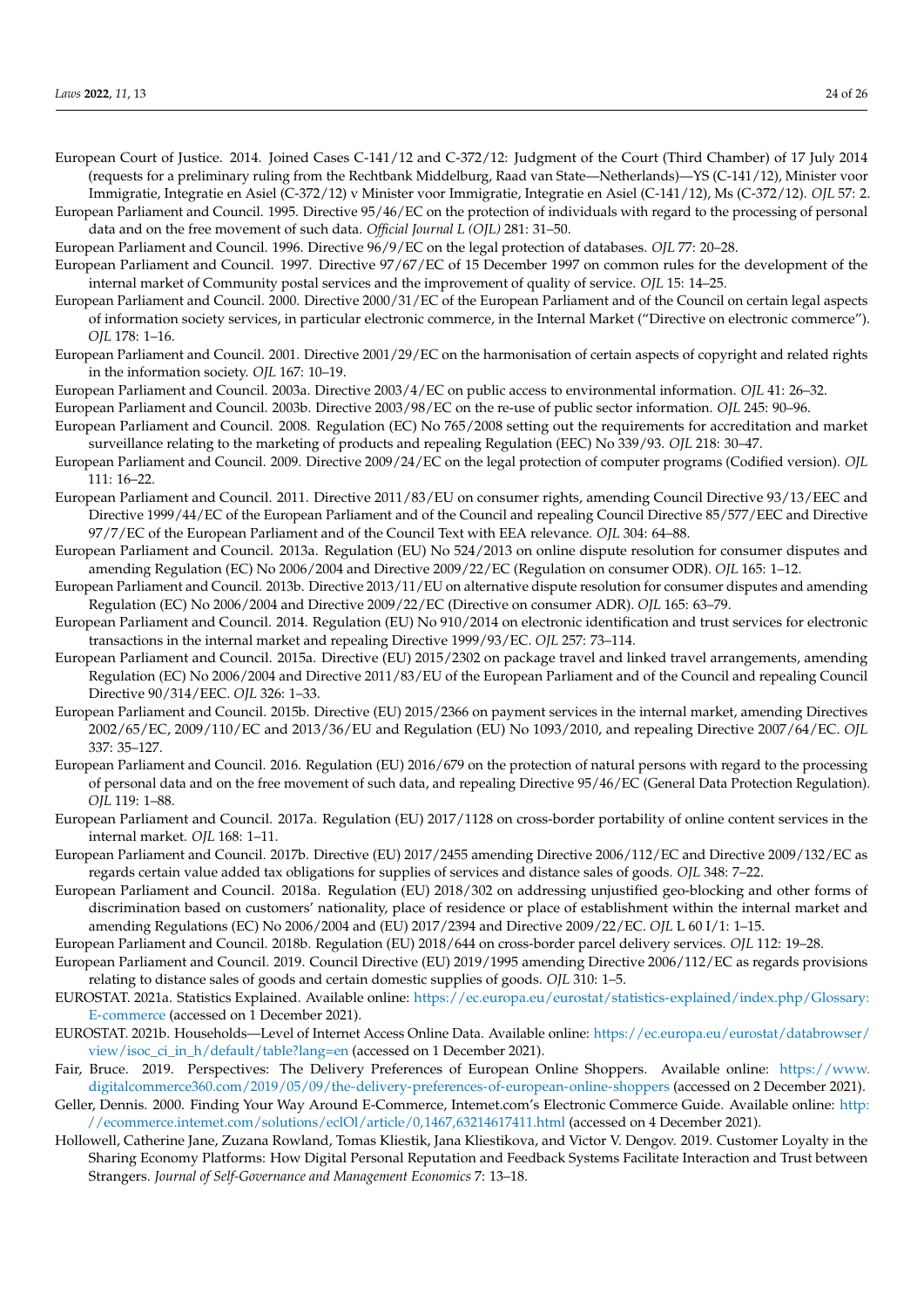- <span id="page-24-15"></span>Ijaz, Muhammad Fazal, and Jongtae Rhee. 2018. Constituents and Consequences of Online-Shopping in Sustainable E-Business: An Experimental Study of Online-Shopping Malls. *Sustainability* 10: 3756. [\[CrossRef\]](http://doi.org/10.3390/su10103756)
- <span id="page-24-17"></span>Ionescu, Luminit,a. 2020. Digital Data Aggregation, Analysis, and Infrastructures in FinTech Operations. *Review of Contemporary Philosophy* 19: 92–98. [\[CrossRef\]](http://doi.org/10.22381/RCP19202010)
- <span id="page-24-21"></span>Isaac, Scarlette. 2021. How Europe's Ecommerce Changed in 2020 and What's to Come. Available online: [https://vtex.com/en/blog/](https://vtex.com/en/blog/strategy/how-europes-ecommerce-changed-in-2020-and-whats-to-come) [strategy/how-europes-ecommerce-changed-in-2020-and-whats-to-come](https://vtex.com/en/blog/strategy/how-europes-ecommerce-changed-in-2020-and-whats-to-come) (accessed on 3 December 2021).
- <span id="page-24-25"></span>Janssen, Katleen. 2011. The influence of the PSI directive on open government data: An overview of recent developments. *Government Information Quarterly* 28: 446–56. [\[CrossRef\]](http://doi.org/10.1016/j.giq.2011.01.004)
- <span id="page-24-6"></span>Kalakota, Ravi, and Andrew B. Whinston. 1997. *Electronic Commerce—A Managers' Guide*. Reading: Addison Wesley.
- <span id="page-24-24"></span>Kovač, Ivan, Dora Naletina, and Andrea Kuvač. 2017. The Significance and Importance of Delivery in Electronic Commerce. In Proceedings of the International Scientific conference/Baković, Tomislav; Knežević, Blaženka; Dužević, Ines (ur.). Zagreb, Ekonomski fakultet Zagreb i Hrvatska. Available online: <https://www.bib.irb.hr/909872> (accessed on 8 December 2021).
- <span id="page-24-11"></span>Kumar, Vinod, and Gagandeep Raheja. 2012. Business to Business (B2B) and Business to Consumer (B2C) Management. *International Journal of Computers & Technology* 3: 447–51.
- <span id="page-24-5"></span>Kutz, Martin. 2016. *Introduction to E-commerce. Combining Business and Information Technology*, 1st ed. Available online: [https:](https://irp-cdn.multiscreensite.com/1c74f035/files/uploaded/introduction-to-e-commerce.pdf) [//irp-cdn.multiscreensite.com/1c74f035/files/uploaded/introduction-to-e-commerce.pdf](https://irp-cdn.multiscreensite.com/1c74f035/files/uploaded/introduction-to-e-commerce.pdf) (accessed on 4 December 2021).
- <span id="page-24-22"></span>Mańko, Rafał. 2013. *The Notion of "Consumer" in EU Law*, Library Briefing, Library of the European Parliament. Available online: [http://www.europarl.europa.eu/RegData/bibliotheque/briefing/2013/130477/LDM\\_BRI\(2013\)130477\\_REV1\\_EN.pdf](http://www.europarl.europa.eu/RegData/bibliotheque/briefing/2013/130477/LDM_BRI(2013)130477_REV1_EN.pdf) (accessed on 4 December 2021).
- <span id="page-24-7"></span>Mansell, Robin, and Edward Steinmueller. 2002. *Mobilizing the Information Society—Strategies for Growth and Opportunities*. New York: Oxford University Press Inc.
- <span id="page-24-4"></span>Mansell, Robin, and Uta When. 1999. *Knowledge Societies. Information Technology for Sustainable Development*. Oxford: Oxford University Press.
- <span id="page-24-14"></span>Martinez, Ana Almansa, and Antonio Castillo Esparcia. 2008. E-Administration: Communication Technologies at the service of citizen. In *Estableciendo Puentes en una Economía Global*. Madrid: Escuela Superior de Gestión Comercial y Marketing, ESIC, p. 53.
- <span id="page-24-16"></span>Meilhan, Deborah. 2019. Customer Value Co-Creation Behavior in the Online Platform Economy. *Journal of Self-Governance and Management Economics* 7: 19–24. [\[CrossRef\]](http://doi.org/10.22381/JSME7120193x)
- <span id="page-24-0"></span>OECD. 1998. *21st Century Technologies, Promises and Perils of a Dynamic Future*. Paris: OECD Publication.
- <span id="page-24-10"></span>OECD. 2011. *Guide to Measuring the Information Society 2011*. Paris: OECD Publication.
- <span id="page-24-26"></span><span id="page-24-9"></span>Ohene-Djan, James. 2008. *Electronic Commerce*. London: University of London.
- Okholm, Henrik Ballebye, Mindaugas Cerpickis, Anna Möller Boivie, Martina Facino, Jimmy Gårdebrink, Mattias Almqvist, Bruno Basalisco, Marjolein Geus, and Jochem Apon. 2018. *Main Developments in the Postal Sector (2013–2016). Study for the European Commission, Directorate-General for Internal Market, Industry, Entrepreneurship and SMEs*. Luxembourg: Publications Office of the European Union. [\[CrossRef\]](http://doi.org/10.2873/51951)
- <span id="page-24-8"></span>Open Learning World Com. 2018. FREE Online Courses on Ecommerce Fundamentals—What Is E-Commerce? Available online: [http://](http://www.openlearningworld.com/books/ECOMMERCE%20FUNDAMENTALS1/What%20is%20E%20commerce/index.html) [www.openlearningworld.com/books/ECOMMERCE%20FUNDAMENTALS1/What%20is%20E%20commerce/index.html](http://www.openlearningworld.com/books/ECOMMERCE%20FUNDAMENTALS1/What%20is%20E%20commerce/index.html) (accessed on 9 December 2021).
- <span id="page-24-20"></span>Oprea, Alina. 2020. Analiză: E-Commerce. News.Ro/Economic. Available online: [https://www.news.ro/economic/analiza-pana-in-](https://www.news.ro/economic/analiza-pana-in-2022-ponderea-comertului-electronic-din-totalul-industriei-de-comert-la-nivel-mondial-va-creste-la-20-de-la-7-8-in-2019-1922403721532020121119740990)[2022-ponderea-comertului-electronic-din-totalul-industriei-de-comert-la-nivel-mondial-va-creste-la-20-de-la-7-8-in-2019-1](https://www.news.ro/economic/analiza-pana-in-2022-ponderea-comertului-electronic-din-totalul-industriei-de-comert-la-nivel-mondial-va-creste-la-20-de-la-7-8-in-2019-1922403721532020121119740990) [922403721532020121119740990](https://www.news.ro/economic/analiza-pana-in-2022-ponderea-comertului-electronic-din-totalul-industriei-de-comert-la-nivel-mondial-va-creste-la-20-de-la-7-8-in-2019-1922403721532020121119740990) (accessed on 11 December 2021).
- <span id="page-24-19"></span>Popescu Ljungholm, Doina. 2018. Regulation of Automated Individual Decision-Making and Artificially Intelligent Algorithmic Systems: Is the GDPR a Powerful Enough Mechanism to Protect Data Subjects? *Analysis and Metaphysics* 17: 116–21. [\[CrossRef\]](http://doi.org/10.22381/AM1720185)
- <span id="page-24-18"></span>Rădulescu, Adina. 2018. Users' Social Trust of Sharing Data with Companies: Online Privacy Protection Behavior, Customer Perceived Value, and Continuous Usage Intention. *Contemporary Readings in Law and Social Justice* 10: 137–43. [\[CrossRef\]](http://doi.org/10.22381/CRLSJ10120187)
- <span id="page-24-1"></span>Reier Forradellas, Ricardo Francisco, and Luis Miguel Garay Gallastegui. 2021a. Digital Transformation and Artificial Intelligence Applied to Business: Legal Regulations, Economic Impact and Perspective. *Laws* 10: 70. [\[CrossRef\]](http://doi.org/10.3390/laws10030070)
- <span id="page-24-2"></span>Reier Forradellas, Ricardo Francisco, Javier Jorge-Vázquez, Sergio Luis Náñez Alonso, and Ricardo Salazar Valdivia. 2021b. Methodology to evaluate economic viability plans and digitalización strategies. *Education Sciences* 11: 170. [\[CrossRef\]](http://doi.org/10.3390/educsci11040170)
- <span id="page-24-3"></span>Reier Forradellas, Ricardo Francisco, Sergio Luis Náñez Alonso, Javier Jorge-Vázquez, Miguel Ángel Echarte Fernández, and Nicolás Vidal Miró. 2021c. Entrepreneurship, sport, sustainability and integration: A business model in the low-season tourism sector. *Social Sciences* 10: 117. [\[CrossRef\]](http://doi.org/10.3390/socsci10040117)
- <span id="page-24-13"></span>Reklaitis, Kestutis, and Lina Pileliene. 2019. Principle Differences between B2B and B2C Marketing Communication Processes. *Management of Organizations: Systematic Research* 1: 73–86. [\[CrossRef\]](http://doi.org/10.1515/mosr-2019-0005)
- <span id="page-24-23"></span>de Rosnay, Melanie Dulong, and Katleen Janssen. 2014. Legal and Institutional Challenges for Opening Data across Public Sectors: Towards Common Policy Solutions. *Journal of Theoretical and Applied Electronic Commerce Research* 9: 1. [\[CrossRef\]](http://doi.org/10.4067/S0718-18762014000300002)
- <span id="page-24-12"></span>Rouibah, Kamel, Paul Benjamin Lowry, and Laila Almutairi. 2015. Dimensions of Business-to-Consumer (B2C) Systems Success: Testing a Modified DeLone and McLean IS Success Model in an E-Commerce Context. *Journal of Global Information Management* 23: 41–70. [\[CrossRef\]](http://doi.org/10.4018/JGIM.2015070103)
- <span id="page-24-27"></span>Saguna, Dan Drosu, and Mihaela Tofan. 2010. *European Financial and Tax Law*. Bucharest: CH Beck Publishing House.